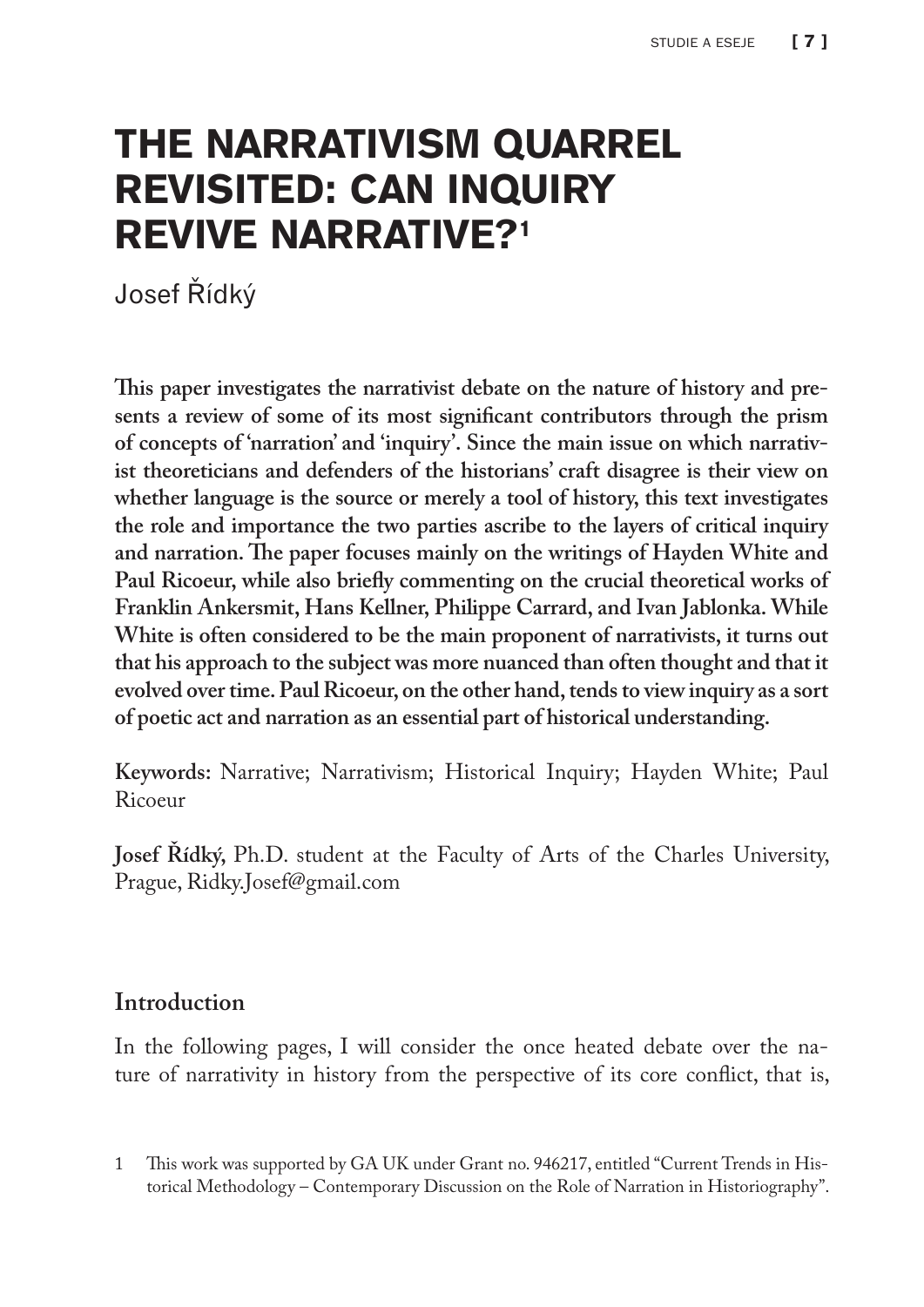whether narrative is just a supplement to historical inquiry or whether it is the main source of the sense of historical discourse, thus leaving historical inquiry as a mere, although necessary, addendum. My major concern here is how this dilemma was examined by different authors, how it was dealt with, and what solutions were offered. I refer here to the dispute over the role of narrativity in historical discourse, with (mostly) theoreticians, on the one hand, stressing the linguistic nature of historiography and advocating the importance of narrative figuration in the making of history, in accordance with the philosophy of linguistic turn, and (mostly) historians, on the other hand, defending their science-like, evidence-based practice. The debate itself was held among scholars from various disciplines and with diverse backgrounds, spanning from the Anglophone analytical philosophers<sup>2</sup> through post-structural theorists<sup>3</sup> to French historians,<sup>4</sup> and lasted from the late 1960s to the late 1990s, at least. Indeed, it is much easier to mark its beginning than its end: with the main *personae* of the dispute, such as Hayden White or Frank Ankersmit, still being discussed in dissertations and on the pages of journals (a trend of which this article can serve as an example) and with new contributions to the debate appearing, it rather seems that the discussion has never ceased.

And yet, it appears as though we are no longer talking of a quarrel (in the proper meaning of the word), with fervour and excitement of the exchange among Hayden White, Carlo Ginzburg, and Roger Chartier long past.<sup>5</sup> As the principal theoretical disagreements were argued some twenty years ago, the current state of the dispute between narrativists and their opponents resembles more

- 3 JEAN-MARIE SCHAEFFER, *Langue, récit, vérité et fiction. Quelques réflexions sur le tournant linguistique en sciences sociales*, in: L'expérience historiographique. Autour de Jacques Revel, (edd.) Antoine Lilti, Sabina Loriga, Jean-Frédéric Schaub, Silvia Sebastiani, Paris 2016, pp. 221–236.
- 4 PAUL VEYNE, *Comment on écrit l'histoire*, Paris 1971.

5 The clash of Hayden White and Carlo Ginzburg can be found in the notable anthology edited by SAUL FRIEDLÄNDER (ed.), *Probing the Limits of Representation: Nazism and the Final Solution*, Cambridge 1992. For a résumé of this particular episode, see MICHAEL DINTEN-FASS, *Truth's Other: Ethics, the History of the Holocaust, and Historiographical Theory after the Linguistic Turn*, History and Theory 39/2000, pp. 1–20; JAMES E. YOUNG, *Toward a Received History of the Holocaust*, History and Theory 36/1997, pp. 21–43. As for the Chartier – White debate, compare ROGER CHARTIER, *Figures rhétoriques et representation historiques. Quatre questions à Hayden White*, Storia della Storiografia 24/1993, pp. 133–142; HAYDEN WHITE, *A Rejoinder. A Response to Professor Chartier's Four Questions*, Storia della Storiografia 27/1995, pp. 63–70. I owe my knowledge of this bibliography to SABINA LORIGA, *Au-delà du langage. Politique et récit*, in : L'expérience historiographique, pp. 237–251.

<sup>2</sup> PAUL RICOEUR, *Time and Narration*, Chicago 1984, pp. 111–161.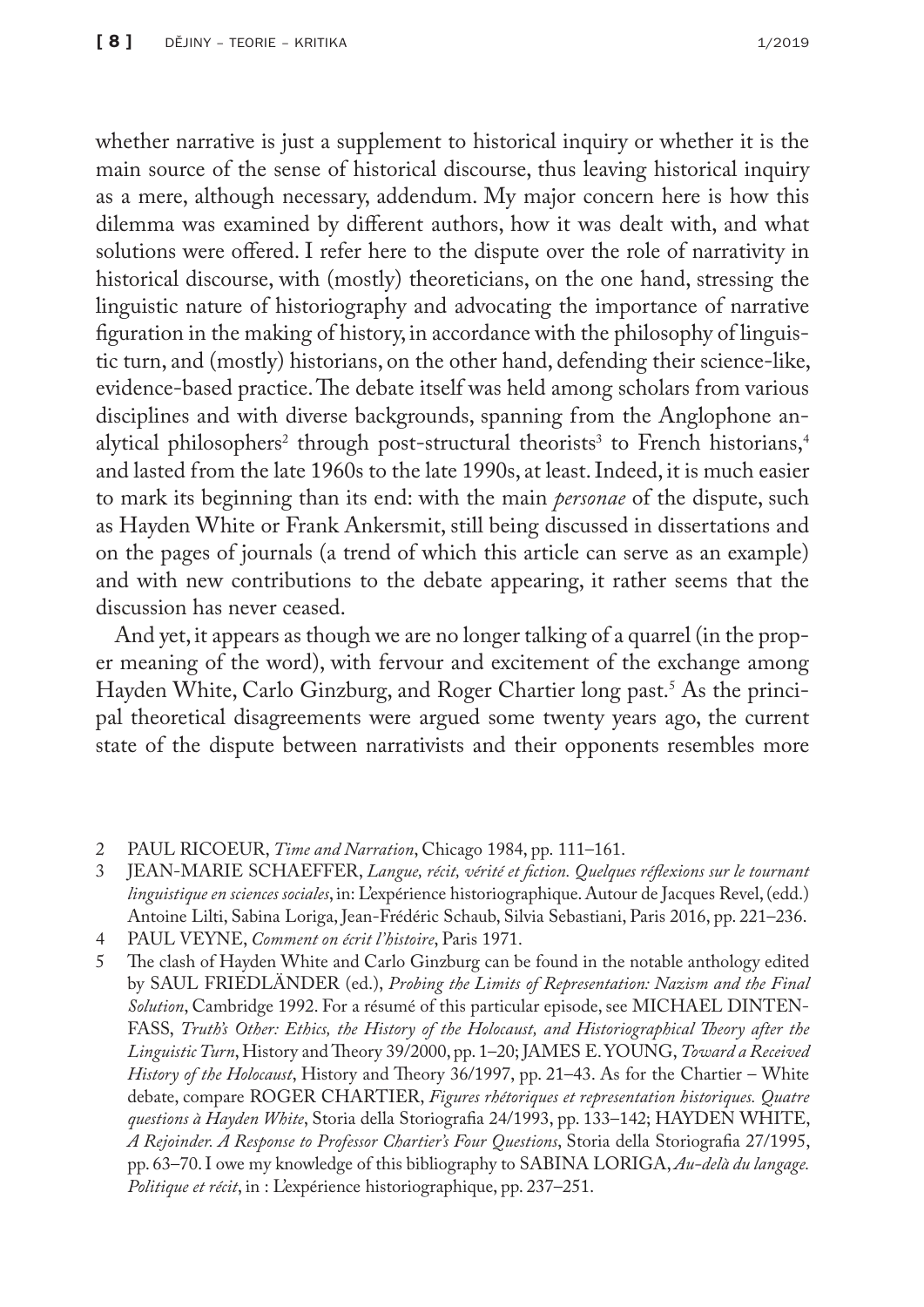of a stalemate: it is not that all the aporias or impasses were resolved, but rather that the debate itself seems somewhat abandoned. A brief look at the current methodological debates proves our suspicion. Nowadays, historians' and theoreticians' foci have shifted towards different, more practically oriented topics. Apart from the pragmatic turn in history, today's scholars are instead occupied with the scope of the historical inquiry, as the advent of the Anthropocene Era, of global history or the return of *longue durée* suggest.6 Some historians are even questioning the capability of historical discourse to speak to its readers, to be of any use to postmodern societies, in which different genres and media claim their privileges of interpreting history.7

Nevertheless, the fact that the quarrel over the nature of narrative in historiography got a bit side-tracked does not necessarily imply that it has lost its importance for the practice of a historian, nor that the questions posed were ultimately answered or solved. On the contrary, the rift between narrativists and defenders of historical practice does not seem to be healed even at present, despite several attempts to do so.<sup>8</sup> The schism between narrative conceived as the ruling scheme of a historical writing, imposing its logic and ontology on a historian's work, on the one hand, and the demand for critical inquiry and references to sources, on the other, endures, causing, in my view, the first approach to be abandoned, ignored or even frequently refused by historians. In fact, it may be this impasse, or conflict, that the dispute ran into that caused it to fade. Is there a way out? Can the notion of narrative still be brought back into the limelight of historical debates, or at least to the attention of historians? Or is it destined only to reign over the territory that it had once gained, but that perpetually diminishes its impact and outreach?

To answer these questions, I will focus on the concepts of narration and of scientific explanation/critical inquiry. By narration, I mean non-referential, intra-textual sources or layers of historical writing in the broadest sense, whether different authors call them poetic, literary, linguistic, tropological or simply fic-

<sup>6</sup> A vast literature covers these topics. For illustrative purposes, I would like to refer to the debate that took place in the Annales HSS journal in 2015. For the article and the subsequent discussion, see: DAVID ARMITAGE, JO GULDI, *Le retour de la longue durée: une perspective anglo-américaine*, Annales HSS 70/2015, avril–juin, pp. 289–318.

<sup>7</sup> See FRANÇOIS HARTOG, *Croire en l'histoire*, Paris 2013; SERGE GRUZINSKI, *L'Histoire, pour quoi faire?*, Paris 2014.

<sup>8</sup> ROGER CHARTIER, *Au bord de la falaise: l'histoire entre certitudes et inquiétude*, Paris 1998, pp. 234–252.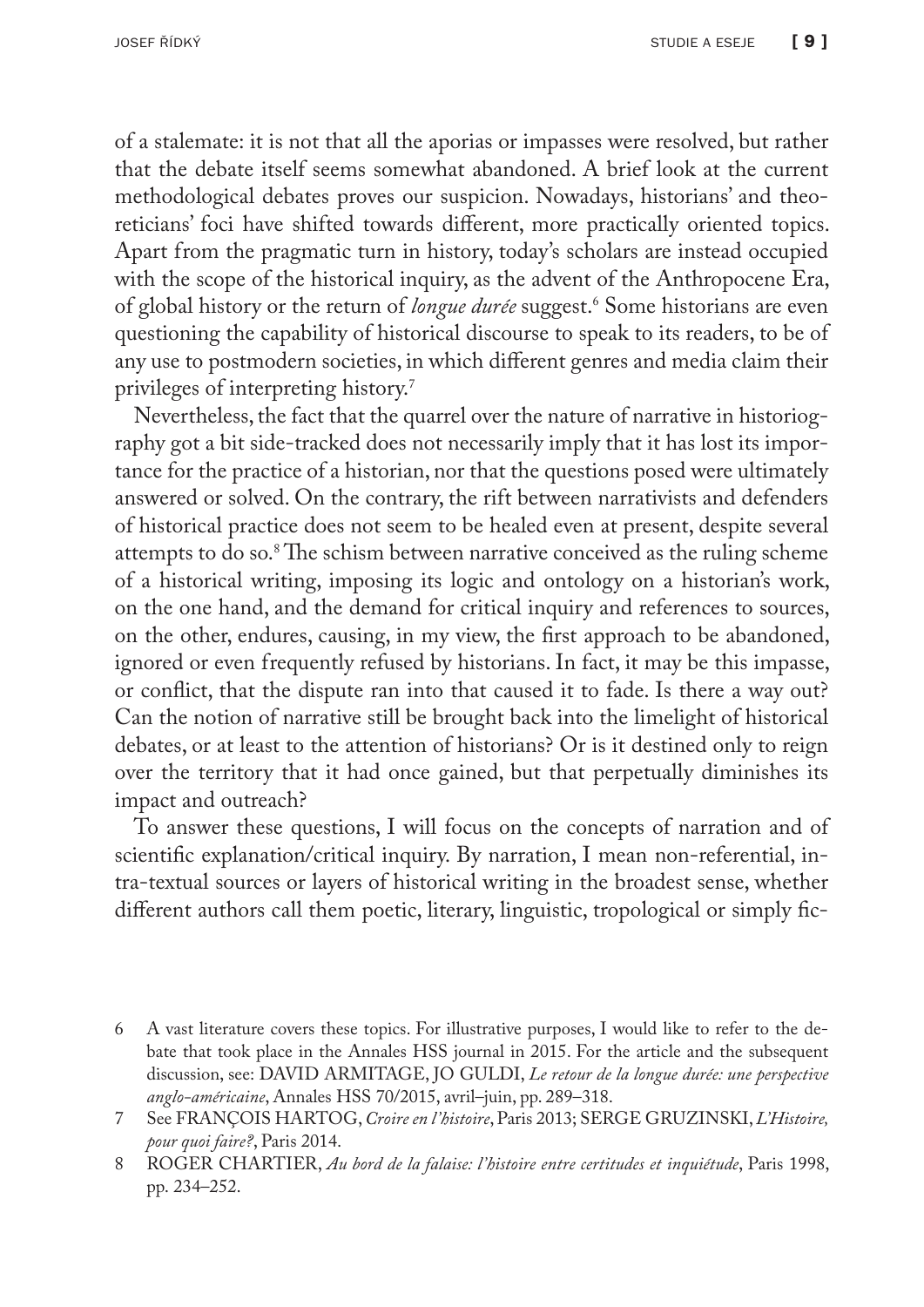tional.9 The common denominator of these terms is the idea that historiography is unable to communicate the past without any intermediation via language, an assumption which eventually, whether deliberately or not, questions and undermines the discipline's claim to tell the truth. Inquiry, for its part, should be what enables history to fulfil this claim (at least in the average historian's eyes), as it stands for the field's methodology and ability to logically or causally explain the phenomena of the past.10 If the main conflict of the quarrel lies (and has

- 9 I'm referring here to the wide range of scholars spanning from Roland Barthes or Michel Foucault through Hayden White, Frank Ankersmit and Hans Kellner to Keith Jenkins or Dominick LaCapra.
- 10 When speaking of the narration-inquiry pair, I adopt the vocabulary and terms of Paul Ricoeur, as he sketched them in PAUL RICOEUR, *Récit fictif – récit historique*, in La Narrativité. Phénoménologie et herméneutique, (edd.) Paul Ricœur, Dorian Tiffeneau, Paris 1980, pp. 251–271; IDEM, *Time and Narration*, pp. 175–182; IDEM, *Histoire et rhétorique*, Diogène 1994, pp. 9–26. At the basic level, the term inquiry stands for the historian's craft, i.e. collecting and choosing the proper documents, reading them critically, etc. In critiquing the sources, explanation and the whole methodological apparatus of historiography enters the field. As Ricoeur puts it, "history is born as inquiry – historia, Forschung, recherche – out of the specific use it makes of explanation. […] For historians, the explanatory form is made autonomous [from narration]; it becomes the distinct object of a process of authentification and justification. In this respect, historians are in the situation of a judge: placed in the real or potential situation of a dispute, they attempt to prove that one given explanation is better than another. They therefore seek 'warrants', the most important of which is documentary proof." IDEM, *Time and Narration*, p. 175. Explanation – the bedrock of inquiry – manifests itself in the "work of conceptualization", or in the use of critical conceptions; in the striving for objectivity, which is reflected by the fact that historical texts are all based on evidence and thus commensurable and mutually falsifiable (which is unimaginable for works of fiction); and in the "critical reflection" of historical inquiry, that is, in the fact that history reflects on its own limits and possible ideological biases.

Inquiry is also what defines historiography as a specific, particular genre of writing and thinking, and also what contests the general conceptions of the world that we have in common. "History, as a narrative aspiring for veracity, goes beyond the general understanding that the logic of a normal narrative offers us. History doesn't go beyond this general understanding through fictional deviations, however, but through deviations in inquiry (écart *d'enquête*). History is inquiry, enquête, Forschung, and it is precisely this that makes the intentionality of history so specific." "A deviation in inquiry, the limitation of an archive, the excess of the real, these are three different ways of saying that history, as an inquiry, forces one to perceive the infinite complexity of the concepts that only reality can offer. These concepts far surpass the finite complexity of the concepts that we logically construct within the framework of our normal, common-sense understanding." IDEM, *Récit fictif – récit historique*, p. 267, 268. In this perspective, history offers us points of view and facts that exceed our general expectations, thus shattering our certainties. Or, in other words, inquiry is a kind of language (or technique) that allows history to mediate the unexpected reality of the past.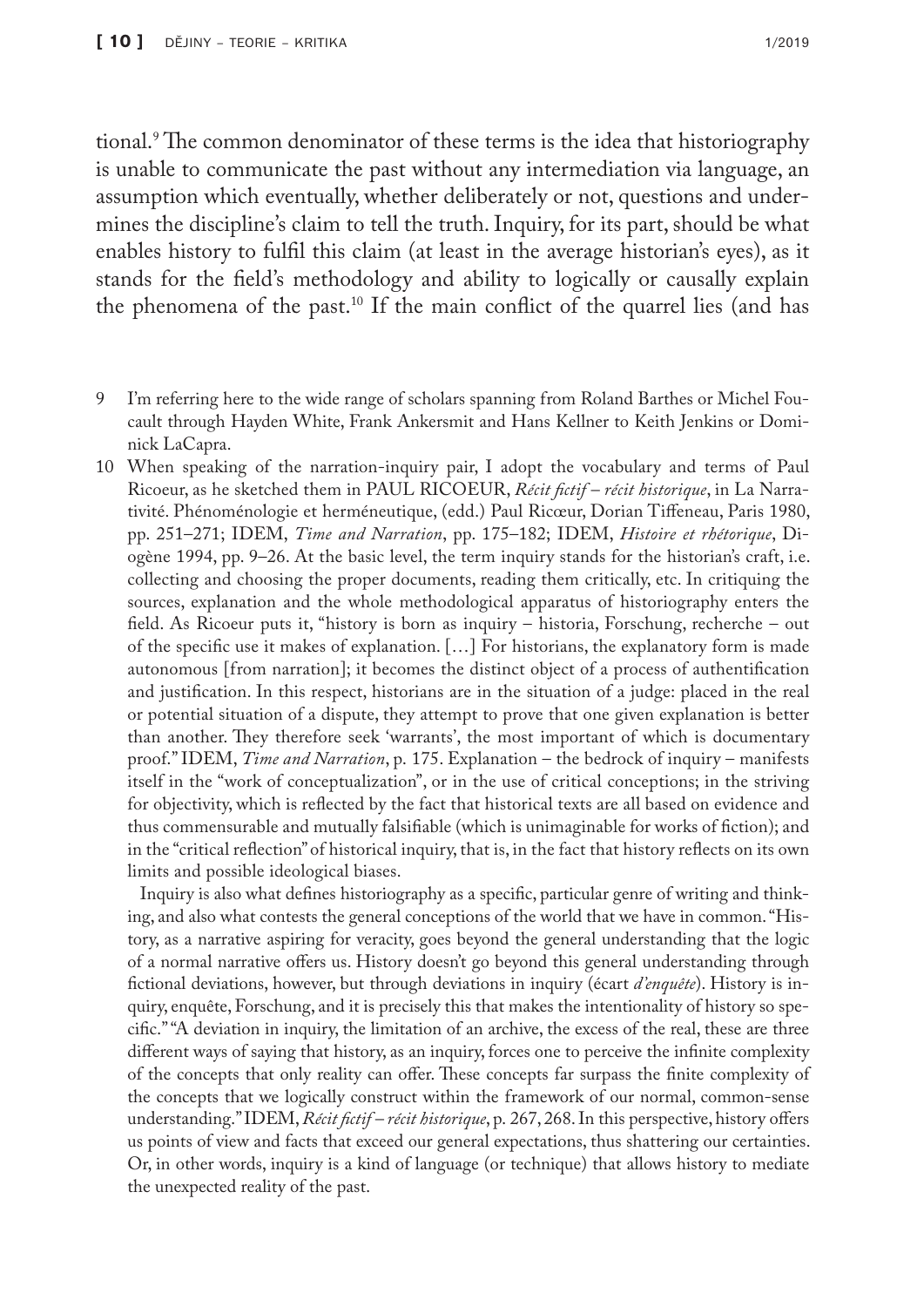always lain) in what role should be acknowledged to each of these essentials, my intention here is to better understand their mutual relationship: are they really opposed to each other? Does either of them ever gain the upper hand? Or may it be that they are actually linked inextricably? The main goal of this text is thus to explore what value or position each of the authors discussed ascribed to them and what particular exchanges they observed or built between inquiry and narration. Because the way they perceived them – either as disjoined elements, as one prevailing over the other, or as two elements existing in concert, both conditioning each other – defines what historical discourse is or ought to be and how a historian's work should be done.

I'll search for the answers mostly in the works of two major protagonists of the debate, Hayden White and Paul Ricoeur and examine how these concepts are dealt with in their respective oeuvres.

Although the authors come from different methodological and theoretical backgrounds, both of their historical thinking deeply concerns the relation between narration and inquiry. Hayden White, as is well known, comes from a structuralist or a post-structuralist standpoint and offers his tropological answer to the question of the role of the narration in the historical discourse. His *Metahistory*, which I will examine here, was one of the major contributions to the quarrel, if not its instigator, and I think it is not far from the truth to say that it has substantially framed the dispute. And yet, even though he was and still is perceived as an exemplary narrativist, his approach to the relation of narration and scientific explanation in historiography varied over the time, and he never espoused a merely two-dimensional view. What I intend to demonstrate here is how he tackled the two concepts and whether he really managed, in his own readings of historical works, to fulfil his theoretical standpoint.

For Hayden White, then, the dilemma of inquiry and narration is not explicitly formulated in these terms, as he frames the debate in his own tropological terminology and uses such concepts as an 'explanation by argument' or an 'emplotment'. Paul Ricoeur, for his part, addresses the schism directly. His major

Nevertheless, as each of the discussed authors offers, explicitly or implicitly, his own understanding of the two concepts, narration and inquiry, I will use them, for most of this article, in their "pre-critical", or basic meaning, with narration standing simply for the linguistic or "literary" sources of history and inquiry standing for the "scientific" parts – research, methodology, critical judgements. I will then try to understand what signification each of the authors ascribes to the two terms and what relationship they build between them, with Ricoeur's definition standing as a point of departure.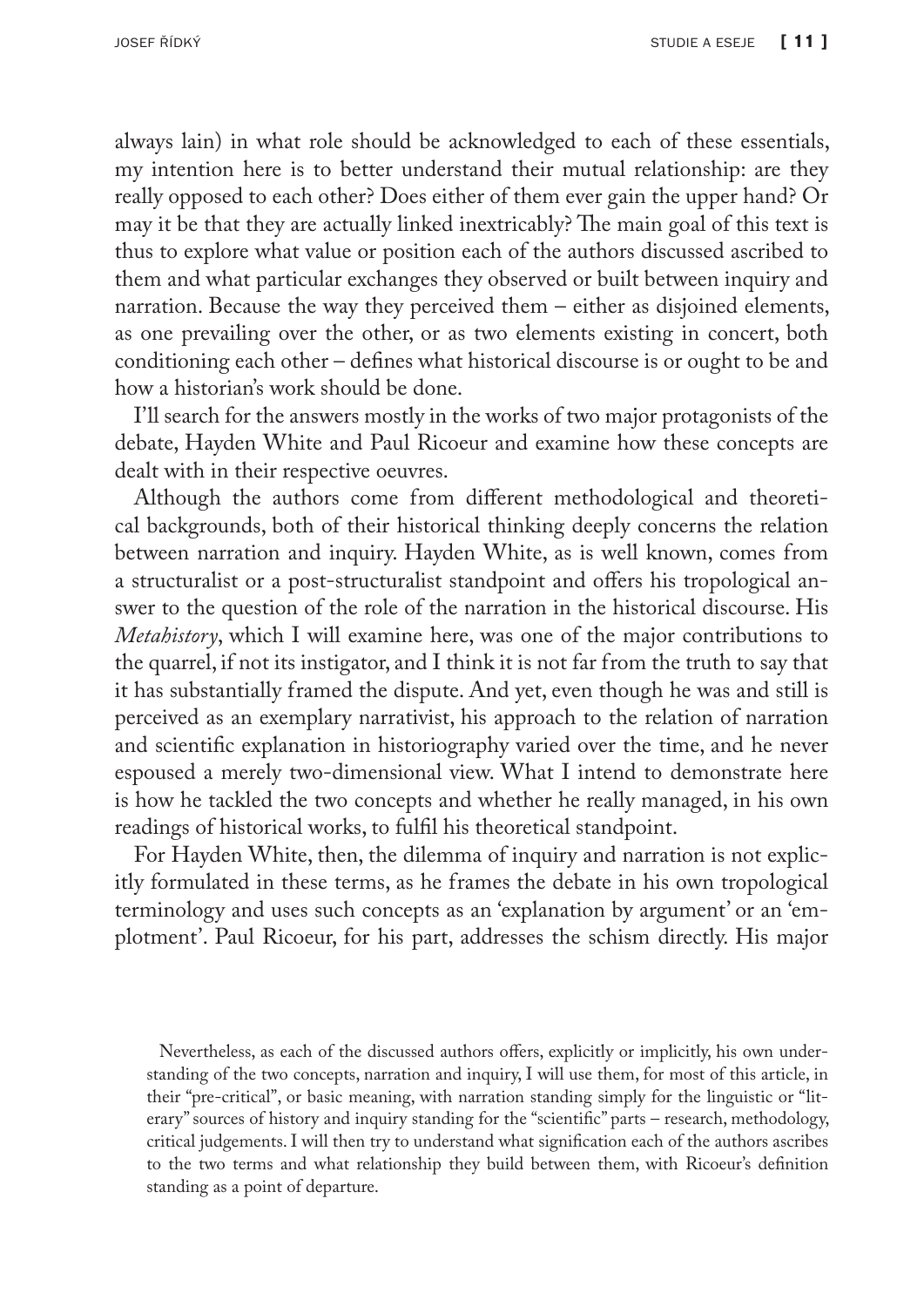commentary can be found in the three-volume *Time and Narration*, which he himself calls a trialogue of literary theory, historical methodology, and the philosophy of time. In this triptych, he offers his own hermeneutics of history and historiography, while at the same time trying to reframe the already on-going debate by shifting its attention from narration towards time. Such a rearrangement of the quarrel is no easy task, and Ricoeur had to ponder the relation of the inquiry and narration in a completely new way. However, it seems that this reordering can escape some of the perpetual paradoxes of the whole conflict, as this text aims to prove.

While I won't leave the other important authors and commentators of the debate out, I decided to focus in this text mainly on these two particular thinkers, a theorizing historian and a philosopher concerned with history, and mediate a discussion or exchange between them on the basis of the two key terms: narration and inquiry. As such an articulation of the issue obviously comes from Paul Ricoeur's thinking, I won't conceal the fact that this work is written in the Ricoeurian vein.

## **Hayden White and the Dilemma of the Power of Language**

No overall account of historical narrativism can omit the oeuvre of Hayden White, despite the fact that he was not the first to notice the literary nature of historiography (which was perceived as early as in antiquity), not even the first to reflect on it (Droysen wrote the first part of his *Historik* in 1857, Barthes published *Michelet* in 1954), and his thinking is far from unanimously accepted. However, White left an undeniable legacy, as every reflection on the language element of historical discourse has to take his reasoning into account. This may be thanks to the great range of his writing, spanning from literary and art theory to historical methodology and the philosophy of language, but it is also thanks to the persistence with which he pursued his programme from the late 1960s onwards. One of the important traits of his thinking is that he not only theorized about the figurative nature of historical discourse, but also sought to directly demonstrate it in his readings. That is why, in my opinion, *Metahistory*, a monograph focused on turning theory into a stand-alone interpretive key of historiographical works, stands out in the field of all narrativist literature. And it is precisely White's *mise en pratique* that every account of the narrative in history should return to.

In the first place, let us swiftly resume White's perspective of historical discourse. According to *Metahistory*, its composition springs from two sources: unprocessed historical records and tropes. In order to be comprehensible, un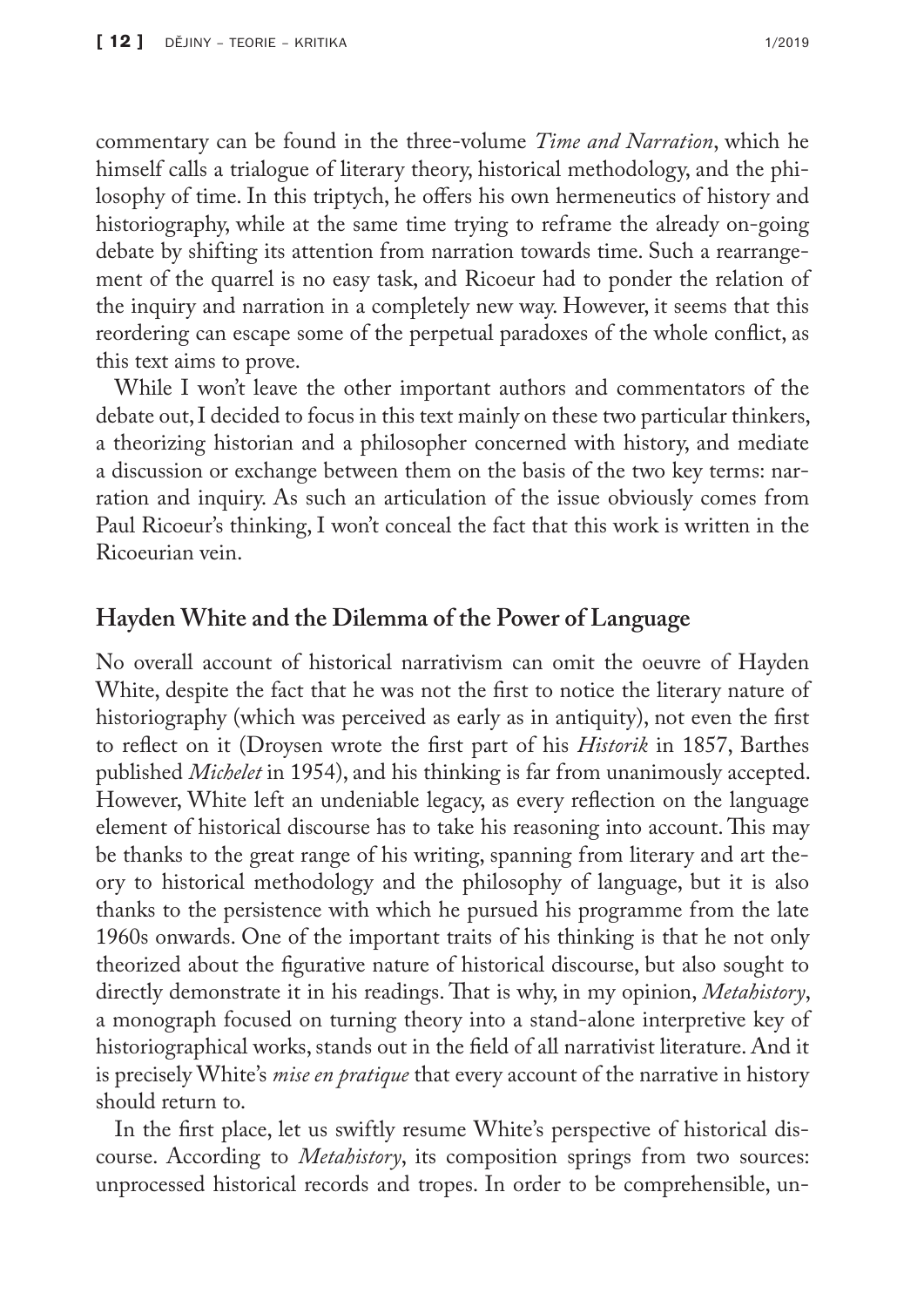processed historical records must first be organized into a chronicle or a temporal series of events, and then further arranged into a story: a sequence with a distinguishable beginning, culmination, and end. Stories are then assembled into greater and more complex units – that is, historical stories that allow readers to understand the preceding elements – or simply the past. However, this understanding is a result of a complex explanatory operation, which proceeds in three ways. As White says: "I call these ways explanation by emplotment, explanation by argument, and explanation by ideological implication."11 They constitute three explanatory levels or modes of a historian's discourse and can be further divided into four subcategories: the mode of emplotment into romantic, tragic, comical and satirical mode, the mode of argument into formist, mechanicist, organicist and contextualist mode, etc.12 These modes are not mere formal operations, as they grant a historical story its signification, its meaning. See an example of explanation by emplotment "If, in the course of narrating his story, the historian provides it with the plot structure of a Tragedy, he has 'explained' it in one way; if he has structured it as a Comedy, he has 'explained' it in another way. Emplotment is the way by which a sequence of events fashioned into a story is gradually revealed to be a story of a particular kind."13

However, theses modes, according to White, do not emerge from historical records or stories themselves, but from a deeper, 'precritical', prefigurative layer, where the human mind structures the world in accordance with four basic tropes: metaphor, metonymy, synecdoche, and irony. The three aforementioned explanatory modes build on this prefigurative level, which creates a kind of metalanguage. This structure stands somewhat independently from historical records, but at the same time, it is also able to shape them into narrative accounts to make a meaningful story. The main question from now on will be whether this interpretational metalanguage controls or dominates the meaning of the records – or of the past itself – or whether it is only a medium, that is, a necessary, yet not predominating device of understanding. This dilemma belongs not only to White, but also to the whole narrativist dispute.

It is important to say that not even White himself gives us an unequivocal answer. His opinions vary, depending on the decade, context, and audience. But unlike some of his successors, he never fully dismisses historical evidence, nor

- 12 H. WHITE, *Metahistory*, pp. 7–31.
- 13 H. WHITE, *Metahistory*, p. 7.

<sup>11</sup> HAYDEN WHITE, *Metahistory: The Historical Imagination in Nineteenth-Century Europe*, Baltimore 1975 [1973], p. 7.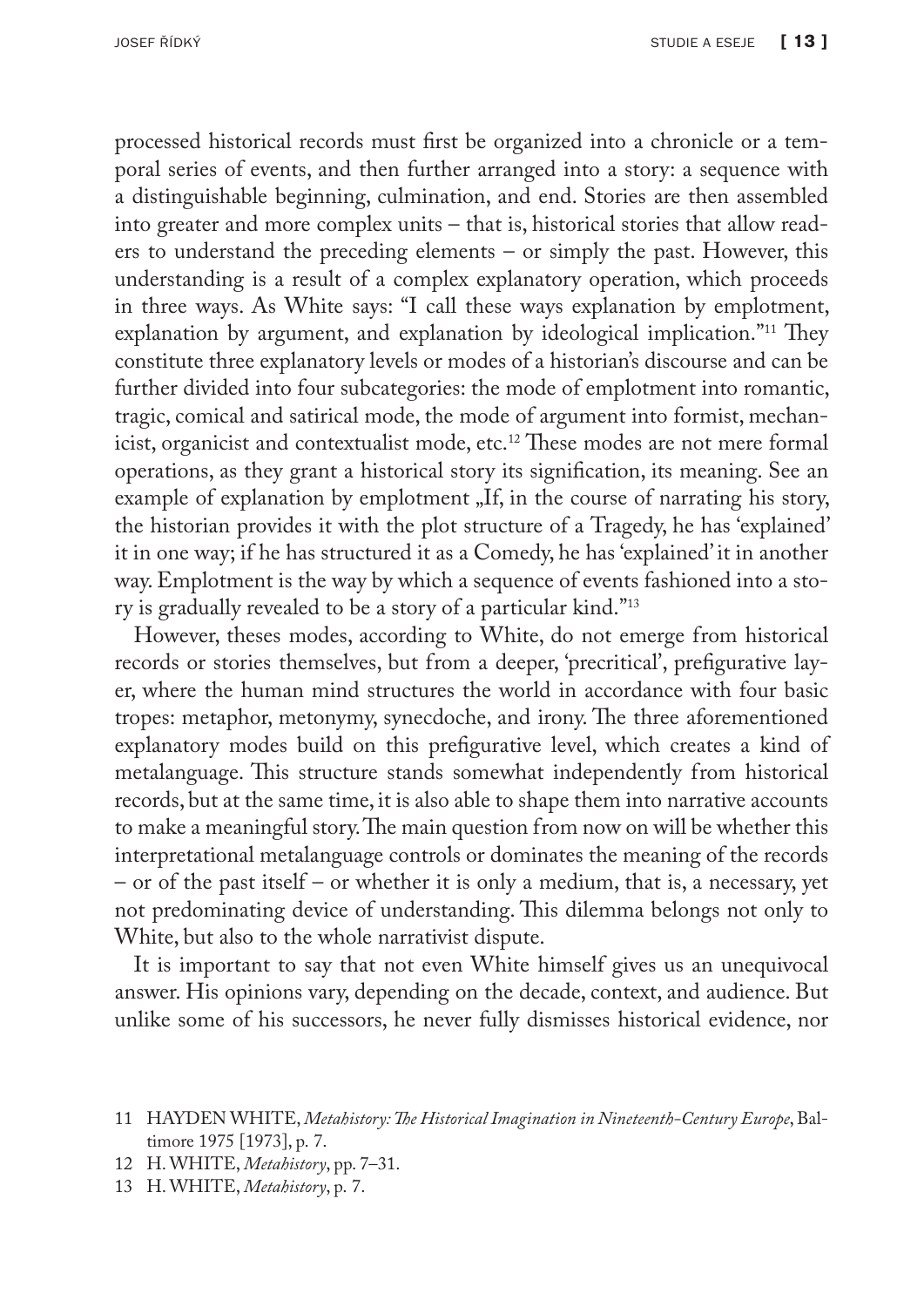discards the past as an unreachable, imperceptible referent. He never relativizes historical knowledge to the point of making it completely subject to language structures, even though his tropological conception sometimes approaches this standpoint.<sup>14</sup> The main tension of his thinking thus lies in the role the tropes should play in the creation of historical sense. Are they entirely responsible for the outcome of a historian's writing, or do they just add to the previously gathered evidence?

In the definition proposed in the introduction to *Metahistory*, the explanatory mode builds on already existing levels of chronicle and story. A chronicle should also be the phase where historical methodology (strictly speaking) applies. As we learn in *The Content of the Form*, at the level of a chronicle, historical discourse is "assessed in terms of truth value of its factual (singular existential) statements taken individually and the logical conjunction of the whole set of such statements taken distributively. For unless a historical discourse acceded to assessment in these terms, it would lose all justification for its claim to represent and provide explanations of specifically real events."15

Once a chronicle has been put together and linked into stories, a historian proceeds to explain it through the aforementioned tetradic explanatory grid. The work of a historian thus consists in two parallel activities: writing and researching. "In the research phase of their work, historians are concerned to discover the truth about the past and to recover information either forgotten, suppressed, or obscured, and, of course, to make of it whatever sense they can."16 These are White's strongest assertions in favour of what we previously called historical inquiry. But the role of the 'scientific' remains limited, as it is never allowed to exist independently in the historical discourse, nor to produce its own meanings and explanations of the historical discourse – at least not in the way the explanatory modes can. The quote continues as follows: "But between this research phase, which is really quite indistinguishable from that of a journalist or a detective, and the completion of a written history, a number of important transformative operations must be performed in which the figurative aspect of the historian's thought is intensified rather than diminished."17

- 14 S. LORIGA, *Au-delà du langage*, pp. 238–240.
- 15 HAYDEN WHITE, *The Content of the Form: Narrative Discourse and Historical Representation*, Baltimore 1987, p. 45.
- 16 H. WHITE, *Figural Realism: Studies in the Mimesis Effect*, Baltimore 2000, pp. 7–8.
- 17 H WHITE, *Figural Realism*, p. 8.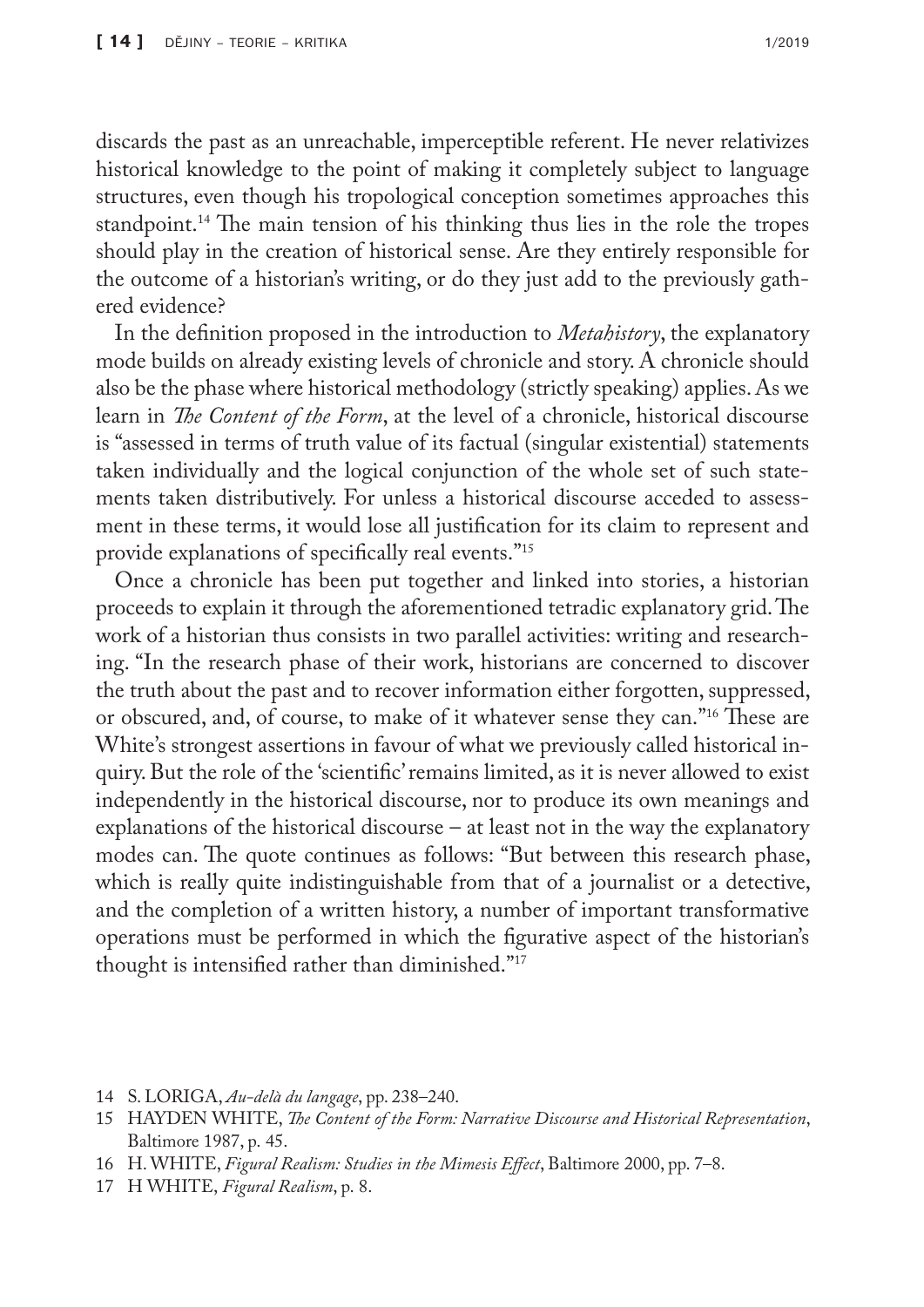Here is where the pendulum starts swinging back. In White's conception, the inquiry has at best an auxiliary function and can provide textual matter for (poetical) explanation, but it is never in the position of adding its own meaning to the historical story. It is a triad of emplotment, argument, and ideological implication that constitutes the sense of historical writing. Thanks to different plots, readers can understand events of the past as, for example, tragedies or farces. Furthermore, various formal arguments can depict them as growing steadily (in an organic motion) or as following inner laws (in a mechanic rhythm), etc. The overall story, eventually, implies a certain worldview, which can either be conservative, liberal, radical, or anarchist. The role of 'inquiry' and of 'narrative', thus, are not equivalent. Nor are they in the relationship of base and superstructure, as *it is the whole of the plot that imposes its meaning upon the historical record*. Indeed, "there can be no proper history" without the structure of interpretative metalanguage that enables the "interpretative strategies necessary for the representation of a given segment of the historical process."18

In fact, the relation of inquiry and narrative is anything but equivalent, as White suggests in numerous passages. For if narration builds on evidence, then even the evidence itself can become a product of the preceding work of language. If, in *Metahistory*, historical record and tropological level stand side by side, the latter seems to get the upper hand in White's later writings. Gradually, tropes become not only a source of the modes of explanation, but they also structure the evidence itself. This arises from the very fact that even reality first has to be described. "The description is a product of process of linguistic condensation, displacement symbolization, and secondary revision of the kind that inform the production of texts,"19 and, further, "tropics is the process by which all discourse *constitutes* the object which it pretends only to describe realistically and to analyze objectively".<sup>20</sup>

Tropology as a source of an entire historical discourse, including the historical record, or tropology as a means of figuring out and making sense of the historical record; these are two extremities between which White balances. In either case, this has already grave consequences for understanding historical writing. Most importantly, a historian's methodological critique applies only on the level of the chronicle. Elsewhere, he resembles more of a fiction writer. "Viewed simply as

<sup>18</sup> HAYDEN WHITE, *Tropics of Discourse: Essays in Cultural Criticism*, Baltimore 1978, p. 52.

<sup>19</sup> H. WHITE, *Figural Realism*, p. 59.

<sup>20</sup> H. WHITE, *Tropics of Discourse*, p. 2.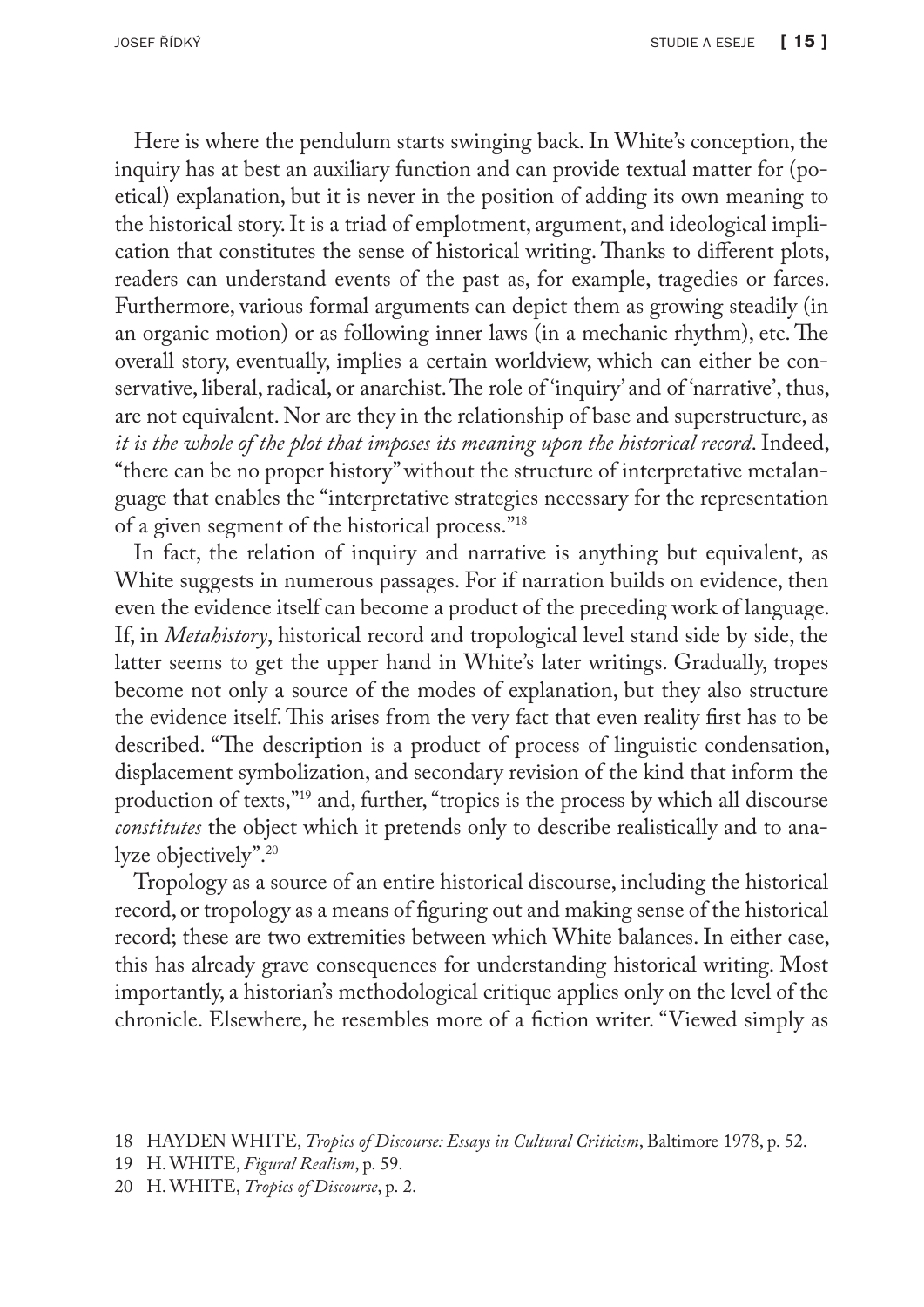verbal artefacts histories and novels are indistinguishable from one another."21 The worldviews and interpretations historians (and philosophers of history) provide us with are all alike or equal in the sense that there is, according to White, no cognitive tool that could disprove one or the other. "After all, a great historical classic cannot be disconfirmed or nullified either by the discovery of some new datum that might call a specific explanation of some element of the whole account into question or by the generation of new methods of analysis which permit us to deal with questions that earlier historians might not have taken under consideration."22

It is suggested that the main message of a historical story is, besides the evidence of chronology, of aesthetic (in a Kantian sense) rather than epistemological value. In this perspective, the discourse and the interpretation floats somewhat over the historical record, and the historical story, despite the fact that it is deeply rooted in chronicle, uses it only as a starting point for aesthetic and moral contemplation. Thus, figurative language or narration gains considerable autonomy from inquiry, which is left only as a service element.

That is how the theory stands. But when we look through White's writings, this aspiration is not always fulfilled. On many occasions, the retreat of language within itself is only apparent, and the 'reality' takes the floor. Here and there, it is the discourse that undergoes changes from the outside, from the extra-textual, for example when a historical story has to conclude. Unlike annals, which work as a "mere sequence without beginning or end," or a chronicle, which terminates at some point but never really concludes, historical narration has a meaningful end that grants it its signification and purpose. The very gesture of closure, however, is a response to a demand for *moral meaning*, as White puts it.<sup>23</sup> The ending of a story is always something that comes from outside, as there is no ending inherent to the events themselves.<sup>24</sup> To endow a story with a meaningful end is to determine its beginning, development, and everything else that leads to that particular ending.<sup>25</sup> The story itself can be emploted and given an ideological implication in accordance with White's tetradic grid, but the particular

- 21 H. WHITE, *Tropics of Discourse*, p. 122.
- 22 H. WHITE, *Tropics of Discourse*, p. 97.
- 23 H. WHITE, *The Content of the Form*, pp. 21–24.
- 24 It was ARTHUR C. DANTO, *Analytical Philosophy of History*, Cambridge 1965, who pointed out that a story cannot be conceived but in a backward look, as we must firstly know the consequences to which events have led before we see these events as episodes of a story.
- 25 Compare what Ricoeur says about Aristotle's conception of story P. RICOEUR, *Time and Narration*, pp. 31–51.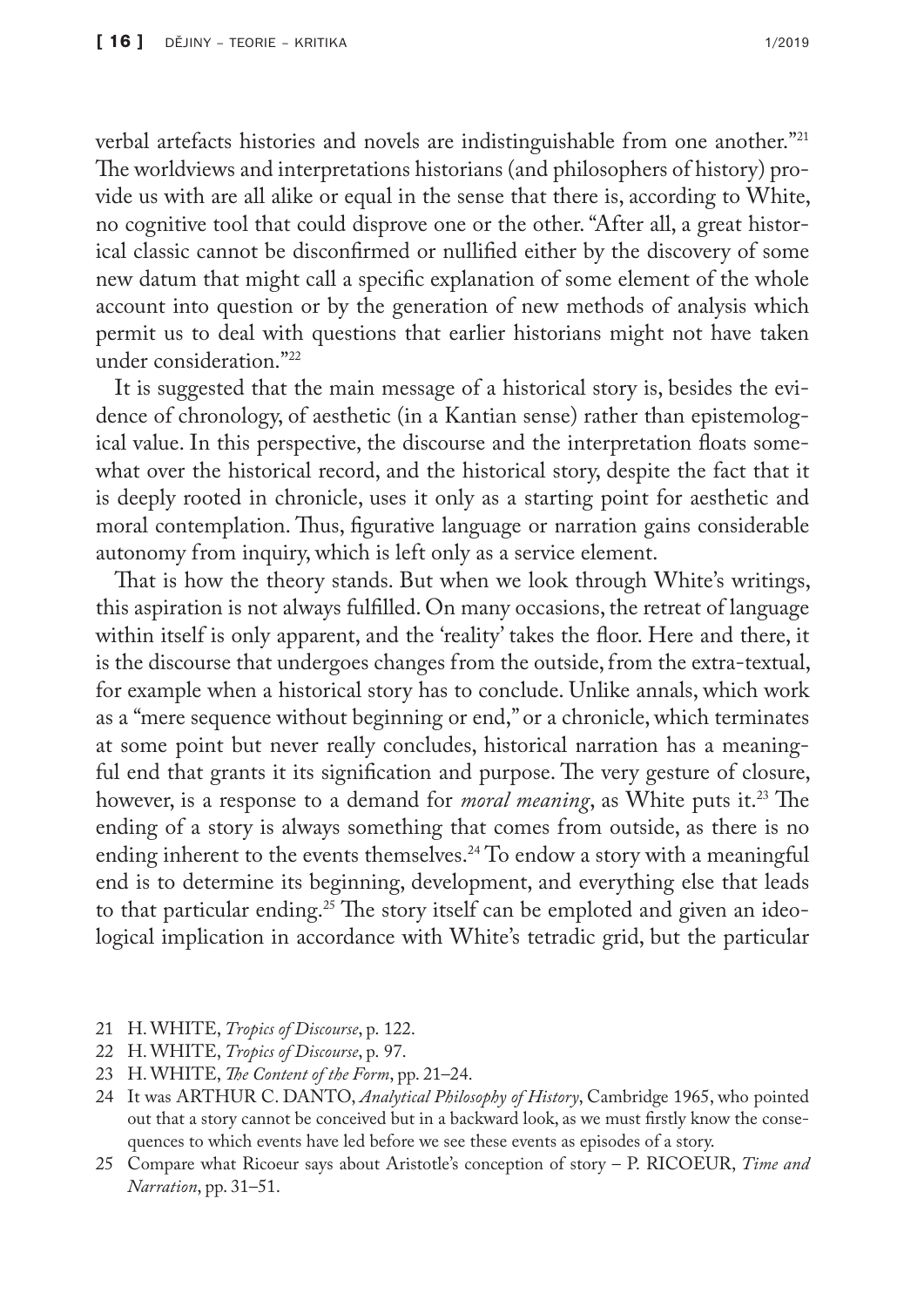selection of events or of episodes that develop the story cannot be reduced to a mere tropological operation. The fact that the story is narrated is due to the needs of a particular (historical) community. And while the narration can be subject to the modes of explanation, the story itself is delimited by the culture that surrounds it. In this perspective, the tropes seem to be instruments that tell the stories rather than their origins.

Another example goes even further. White often suggests that our imagination is only as broad (or as narrow) as the tropes. In this view, the primary tropological level structures our perception of the world insofar as we even seek to translate everything we do not understand or that appears incomprehensible to us into well-known schemes of metaphor, metonymy, etc. This goes against the perspective that a traditional historian would adopt, as he or she would suppose that the narration (or rather historical explication) adjusts to the events of the 'real world'. "But neither the form nor the explanatory power of narrative derives from the different contents it is presumed to be able to accommodate. In point of fact, history – the real world as it evolves in time – is made sense of in the same way that the poet or the novelist tries to make sense of it, i.e. by endowing what originally appears to be problematical and mysterious with the aspect of a recognizable (…) form."26

In such a perspective, the world cannot really enrich our imagination in the sense that all new experiences and realities are immediately converted into the well-known tropological schemes, into already shared plots. Figurative language thus prefigures our perception of the reality, and the world, conversely, fits in our already prepared categories. In addition to the fact that many philosophers would not agree,<sup>27</sup> though, even White himself brings evidence that breaks this vicious circle. Indeed, even history can surprise us to the point that we are struck dumb, our imagination surpassed. The examples of the 20<sup>th</sup> century totalitarian atrocities speak for themselves. In this case, it is our figural language, our plots and our imagination that have to accommodate reality.28 Such cases prove that history, reality, the 'outside' can penetrate seemingly autonomous language structures and impose its meaning upon them. Is this not proof that even a chronicle (to which inquiry should be limited) carries its own message?

This is a perfect moment for us to get back to *Metahistory* and find out how

26 H. WHITE, *Tropics of Discourse*, p. 98.

28 H. WHITE, *Figural Realism*, pp. 40–41.

<sup>27</sup> An opposing conception is offered, for example, in PAUL RICOEUR, *La métaphore vive*, Paris 1975.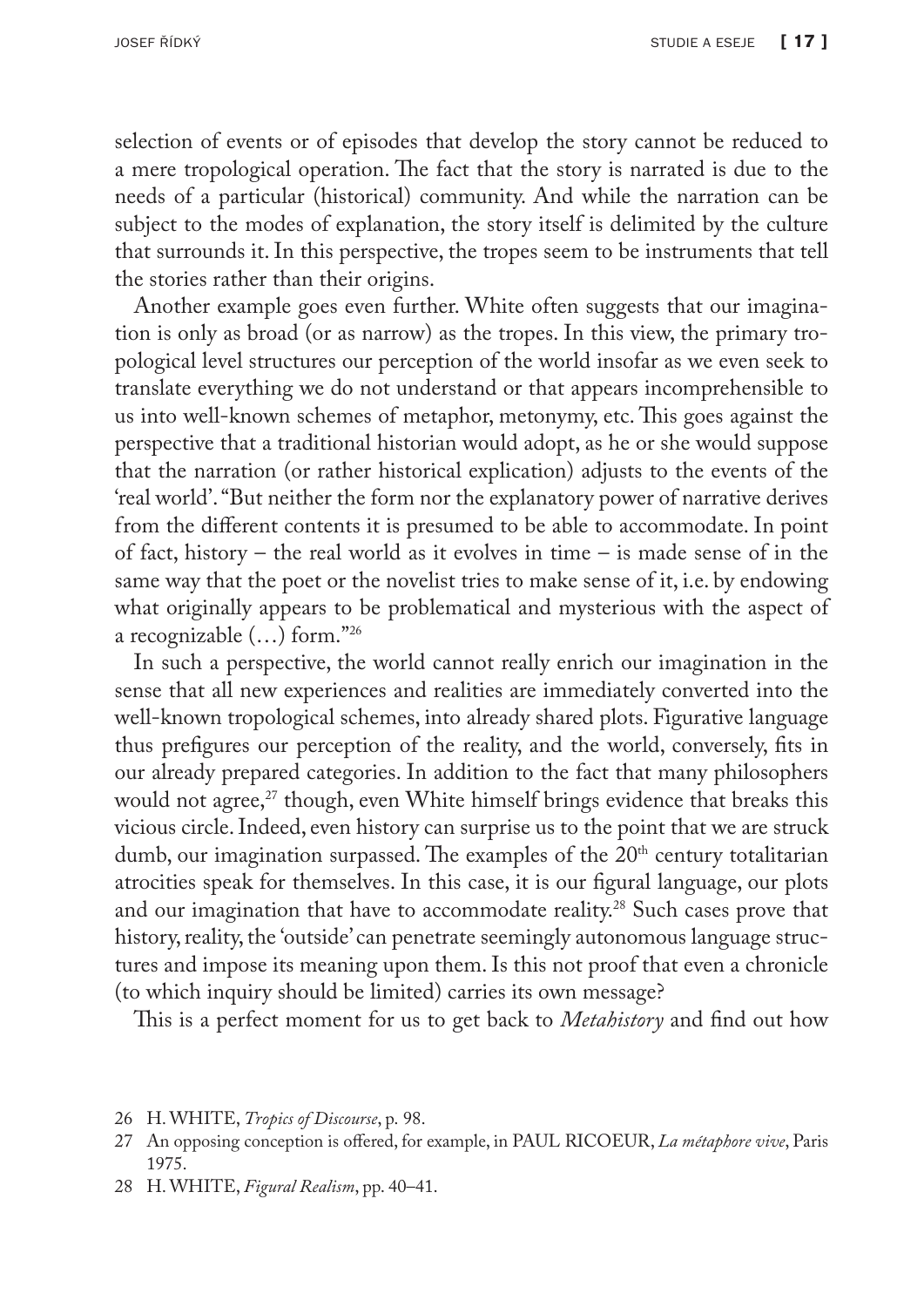the theory translates into practice, or, to put it another way, what is left from the claimed tropological dominance in White's own interpretations of historiographic works.

The methodology of *Metahistory* is, in terms of language determinism, modest. Still, it is always the modes of explanation that carry the message, that is, the epistemological, aesthetic, and moral dimensions of the historical work, $2^9$  the source of which is the tropological layer. "In the poetic act which precedes the formal analysis of the field, the historian both creates his object of analysis and predetermines the modality of the conceptual strategies he will use to explain."30 Particular interpretations of history carried out by Hegel, Michelet, Marx, de Tocqueville, Vico and others should thus emerge from a governing trope. It follows that certain tropes are in favour of subsequent explanatory choices: irony, for example, implies using the satirical mode of emplotment and the contextualist mode of argument, while synecdoche imports comic plot, organicist argument, and conservative ideological implication (as is the case of Ranke). This conception should allow an interpreter to search for more general traits across a vast corpus of texts, instead of sorting individual historians and philosophers of history into classes of historical (methodological) schools, philosophical thought, or classifying them as partisans of given political movements etc. It is also possible to say that White's approach enables an explanation of the development of each particular work and its inner logic as growing out of one governing trope, thus avoiding a resort to psychological causes, outer biographical influences, etc., and shifting the whole enterprise from intellectual history to the analysis of discourse.

So, how does the practice stand here? One of the most exemplary and finest illustrations of tropological reading is, in my opinion, that of Marx. White starts his interpretation with Marx's conception of value, where he clearly demonstrates how metaphorical relations among objects and their interpretations are set.<sup>31</sup> Then he addresses Marx's historical 'grammar', that is, theory of historical development, where human figures' approaches to the phenomenon of work

29 H. WHITE, *Metahistory*, p. X.

30 H. WHITE, *Metahistory*, p. 31. See also the conclusion of the book: "I have suggested that a given historian will be inclined to choose one or another of the different modes of explanation, on the level of argument, emplotment, or ideological implication, in response to the imperatives of the trope which informs the linguistic protocol he has used to prefigure the field of historical occurrence singled out by him for investigation" (p. 427).

<sup>31</sup> H. WHITE, *Metahistory*, pp. 290–291.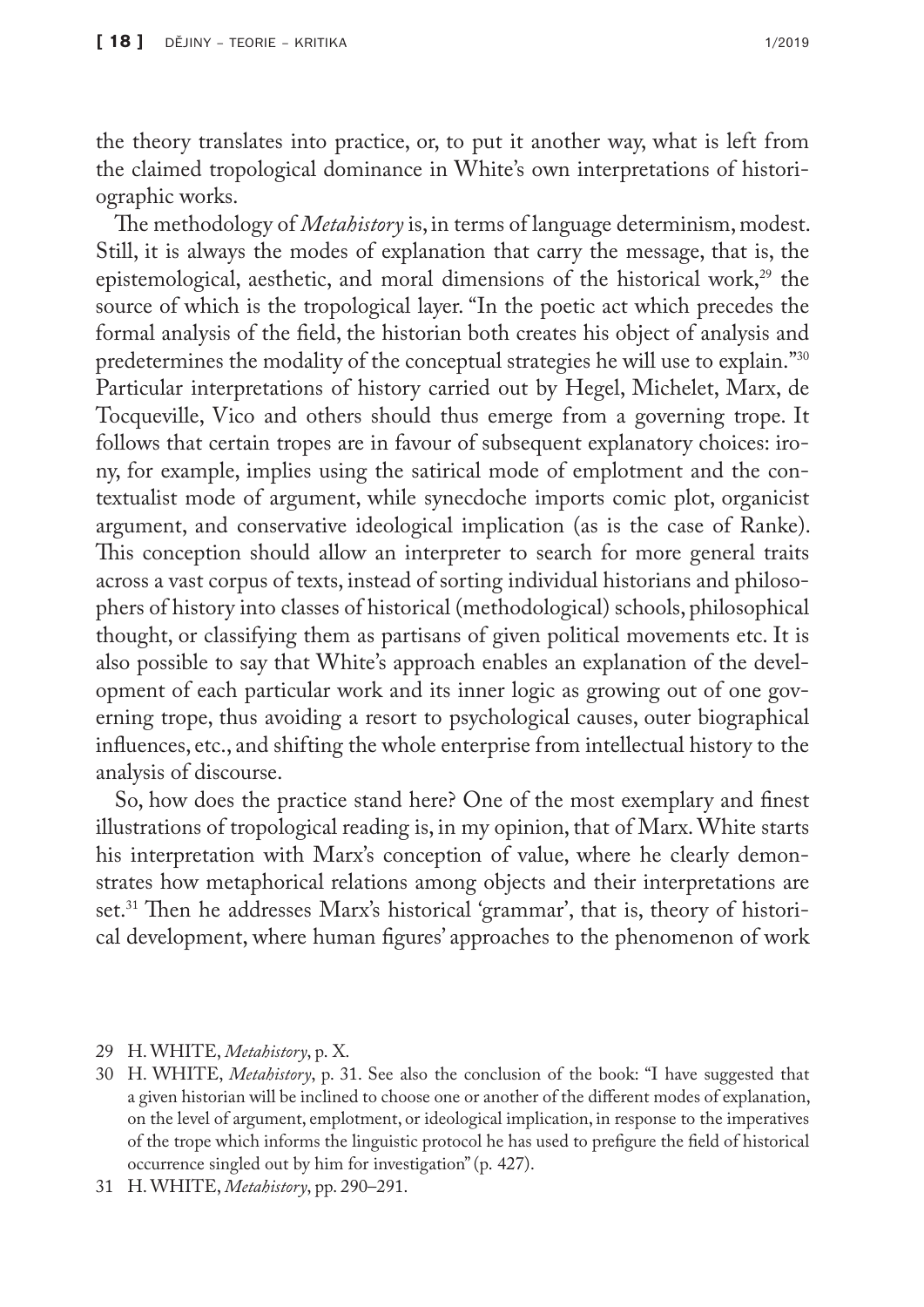branch into metaphorical and metonymical tropes, only to be grasped in the mechanistic argument of the base-superstructure dialectics.32 With this formal argument employed, figuration, on this higher level of reasoning, turns into the metonymical and the synecdochal and gives ground for the notorious historical determinism. At this point, the ideological implication offers itself a desired outcome of history, as the law of history leads through many tragic episodes to the communist utopia. In this interpretation of Marx, the elementary relations among words and images – the figures – have later stages encoded within themselves, thus implying subsequent development. The most visible part of Marxism, that is, the historical determinism and the utopian conclusion of history, appears to be only the upper layer of the whole system, defined by deeper language structures determining, for example, relations between the whole and the parts, patterns of change, teleological tendencies of the entire 'story' and so forth.

Similarly, some passages concerning Burckhardt or de Tocqueville are as exemplary as the one about Marx, proving the same coherence and interconnection of all elements. However, in case of the other personae, it is almost striking how often White resorts to extra-textual *causes* of tropological choices. Burckhardt's ironic standpoint, for example, is a result of his adherence to Schopenhauer's thought, with its comprehension for the meaninglessness of the era and its innate passivity towards historical development.33 De Tocqueville, for his part, tends to switch from the tragic mode of emplotment to the ironic on the basis of his personal disillusion, melancholy, and social affiliation.<sup>34</sup> At the end of the book, we learn that Croce's liberalism is a consequence of his dramatic life, of his struggle to survive a lethal illness, and of many other purely biographical and psychological factors. It must be said that such cases are rather a rule than an exception and are scattered throughout the book. Reading *Metahistory* often feels more like reading an intellectual history (and in the case of Vico even a biographical history of intellectuals) than a discourse analysis.35 But this contrasts fundamentally with the aforementioned tropological program.<sup>36</sup>

- 32 H. WHITE, *Metahistory*, pp. 306–307.
- 33 H. WHITE, *Metahistory*, pp. 237–238.
- 34 H. WHITE, *Metahistory*, pp. 224–225.
- 35 See how Foucault compares intellectual history and discourse analysis MICHEL FOU-CAULT, *L'archéologie du savoir*, Paris 1969, pp. 177–183.
- 36 It must be stated here that I am not the first one to notice the fact that *Metahistory* does not respond to its tropological program – *in its entirety*. See, in this matter, HERMAN PAUL, *Hayden White: The Historical Imagination*, Cambridge 2011, especially chapter 3, where the author observes that White's chef d'oeuvre not only follows a narrativist agenda but also pursues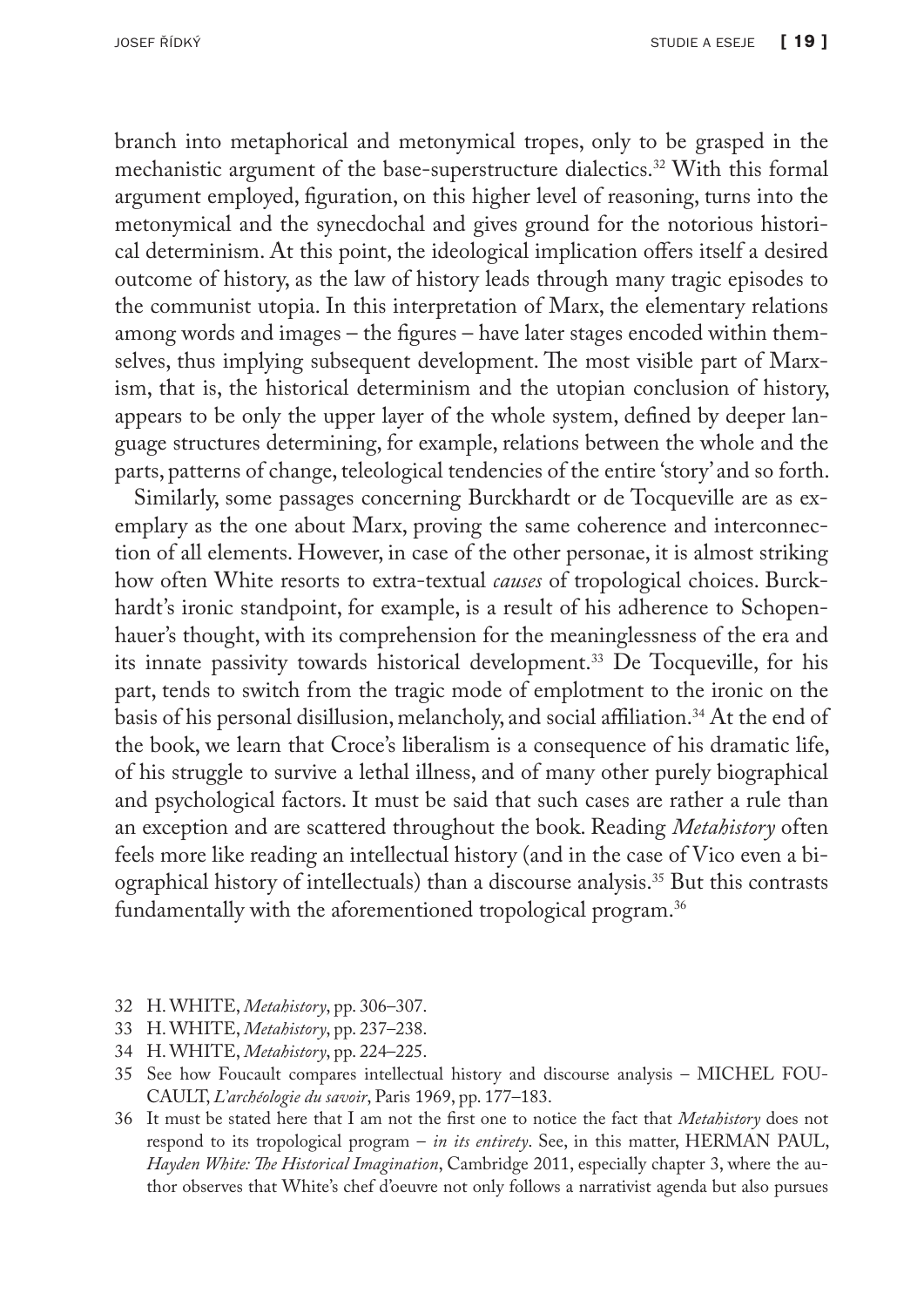This failure to develop a fully tropological interpretive key is, however, significant. If plots, moral standpoints, and formal arguments cannot be fully derived from the governing trope, from the 'narration' in our terms, then it only shows that the inquiry, the 'outside' of the language, is an irreducible part of the whole of historical discourse as well. For ideology, argument, and plot seek their sources not only in the tropes, but also in the non-narrative resources (satirical emplotment being a consequence of a philosophical stance; ideological modes resulting from the historical and personal realities of the writers) – and even White's own reading cannot escape them. When compared to White's later writings, where he limited inquiry only to the level of chronicle, this conclusion challenges the tropes' autonomy and shows that the creation of historical stories also draws from epistemological, and not only poetic, layers. Or, in other words, to understand Burckhardt's ironic standpoint, a historian also has to undertake an intellectual, methodological critique. And to seek for the sources of Croce's liberalism, one has to do research into his life – which is exactly what Hayden White does.<sup>37</sup>

'Dethroning' the tropes (or rather reenthroning the extra-textual) has further consequences. If, for example, Burckhardt's satirical interpretation of history is to be a product of a governing trope as well as of a period philosophy, then we can actually disconfirm his worldview, because as much as it is aesthetic in its nature, it also has a rational core that is criticisable and falsifiable. White's statement that the "great historical classic cannot be disconfirmed or nullified either by the discovery of some new datum that might call a specific explanation of some element of the whole account into question"<sup>38</sup> appears, in this light, quite questionable, for even the aesthetic outcome of a great historian's writing has its 'explanatory' heart. In other words, Burckhardt's satirical worldview may not be falsifiable because of its ironic plot (emplotment), but because of its Schopen-

moral, humanist goals as well. However, I would not be this benevolent with White when it comes to the consistency of *Metahistory*, nor downplay its narrativist ethos. His methodological statements in both introduction and conclusion (see note 30) are unequivocal, thus I find it legitimate to read the book as a narrativist monograph.

- 37 It should be clarified, at this point, that while the Schopenhauerian philosophical stance clearly belongs among a historian's intellectual tools, and can (and should) thus be perceived as a part of inquiry, de Tocqueville's or Croce's personal experiences can be considered as such only as an example of the "excess of the real" that penetrates the narrative (see note 10). In either case, the point here is only to show that White's tropological interpretations cannot be entirely deduced from the governing tropes.
- 38 H. WHITE, *Tropics of Discourse*, p. 97.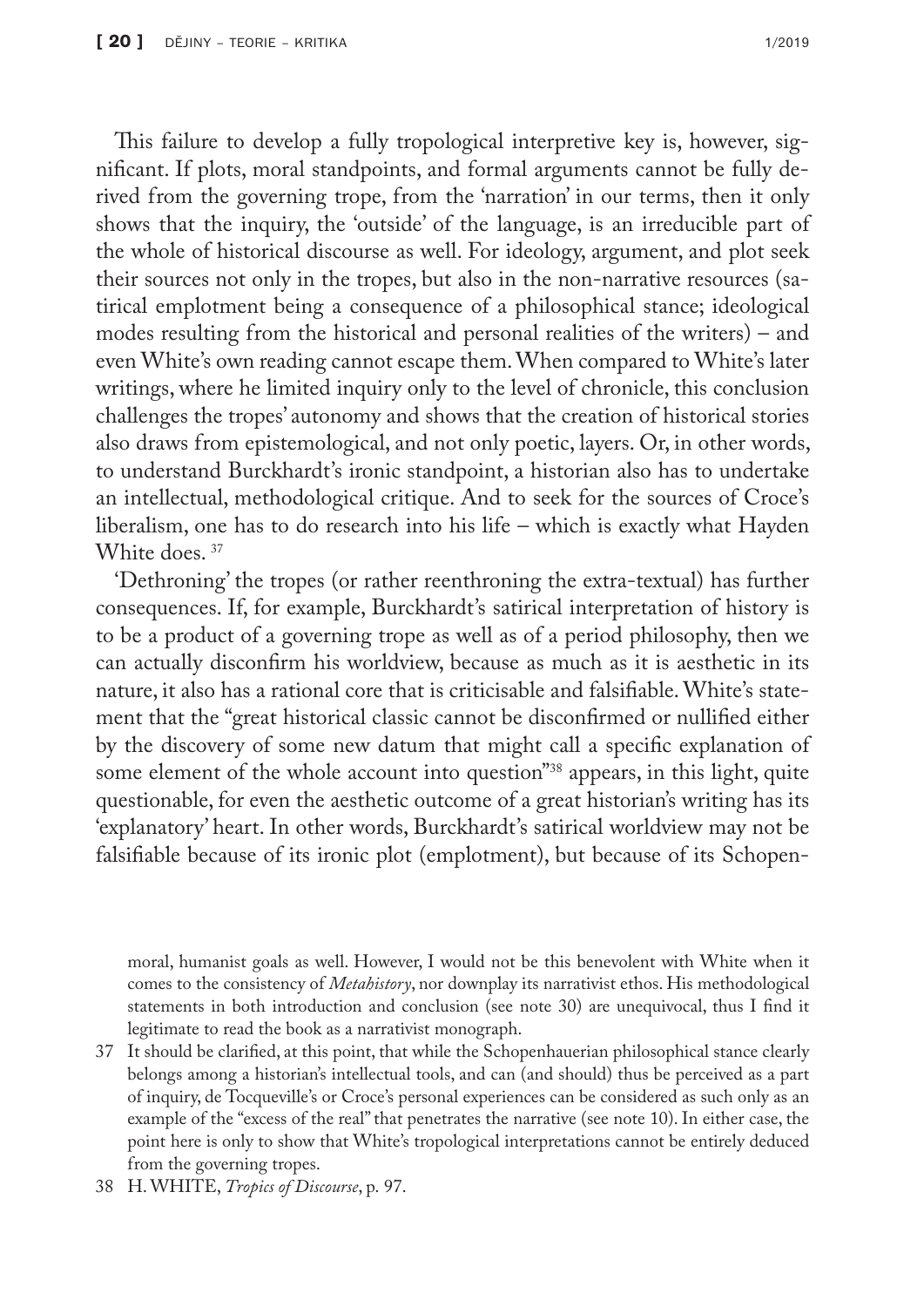hauerian root; an argumentation based on critical terms can take place here.

At the same time, we do not have to fully accept that, for example, de Tocqueville's worldview differs from that of Michelet, and that both differ from ours; to just relativistically 'agree to disagree', suggesting that everyone possesses the same amount of truth. As the ideological critique constitutes an internal part of the inquiry, the least we can do is to position these authors (and their worldviews) within the cultural and social background they originate from. And to do so is to say that what they present in their writings is just a *particular perspective* of history, not history itself. Is this not also a falsification of a worldview?

It is nonetheless undeniable that even the intellectual argument has to take figurative form. The epistemological thus translates into the poetic and vice versa. White makes the triad of plot, argument, and ideological implication wholly dependent on the tropological level of the story, not only cutting the *message* and *meaning* of historiography off from the inquiry, but also making any critique of the classics' world views impossible, since their aesthetic visions should neither be subject to inquiry, nor should they be contested, even by the discovery of a new method.

Yet the opposite is true: it is thanks to the achievements of modern thought and critique that we no longer have to accept positivist mechanicism, Hegelian comedy, or Marxist determinism. It is also thanks to a deepened historical understanding that we can defy Spengler's eschatology, Fukuyama's historical comedy, or Huntington's eternal clash. All these standpoints are, in a way, aesthetic, but can be, even as poetic visions, challenged from the rational positions. In other words, *even narration can be questioned by inquiry, and even the poetic worldview offers its own epistemology.* Historical narration, despite White's theoretical presumptions, is always permeated by inquiry, and *one can be translated into another*.

## **Between Denial and Adoption of Inquiry in Narration**

It should be said that White's intention was never to entirely discard the historian's craft, only to prove the irreducibly poetic nature of his or her work. He did so by freeing narration from the reach of inquiry (or by extracting inquiry from the realms of narration), but in this way he also deprived the epistemological of its aesthetic implications. In his own readings of the 19<sup>th</sup> century history authors, however, he didn't manage to escape the non-poetic sources of their writings, thus proving unintentionally that historical discourse draws inevitably from both narration and inquiry.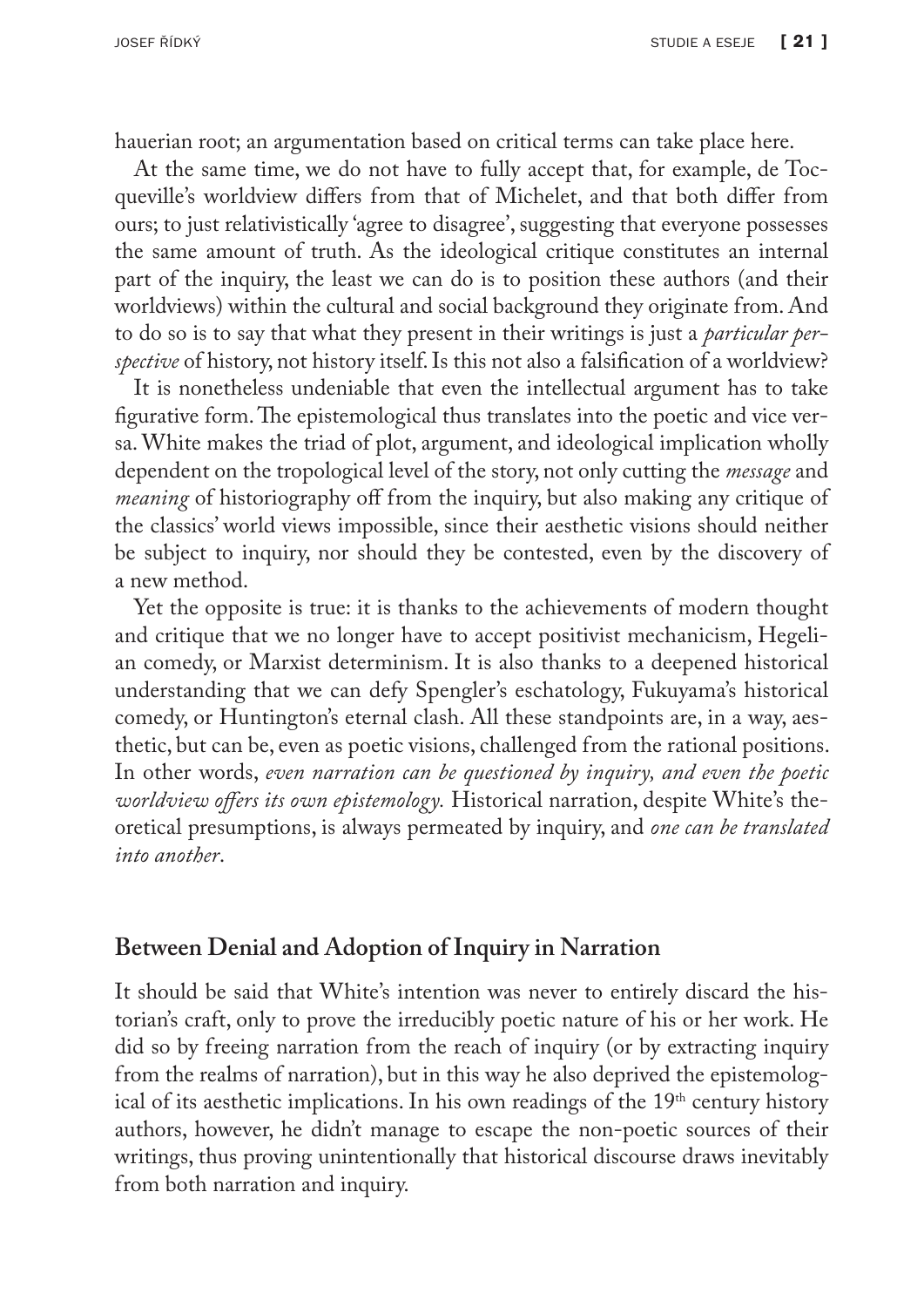However, it is one thing to say that historians research and narrate at the same time and another to describe the delicate relationship between the two processes. But it was a long way to the recognition that narration and inquiry do not necessarily exclude one another, and in fact that they can even act upon or condition each other. I've already outlined the summary of the quarrel in the introduction, so there is no need to repeat it. Although Hayden White stood in the centre of the debate, his own approach was, in its aims, modest, especially when compared to his narrativist counterparts.

Frank Ankersmit took, in his *Narrative Logic*, 39 a similar stance. His conception also embraces both inquiry and narration as irreducible parts of historical discourse. But, similarly to White, inquiry is only reduced to playing the role of a service element while the main message and meaning of the historian's work are produced by narration (or, as he would put it, by *historical writing*). As Ankersmit conceives it, the historical enterprise consists of two main parts. There is a set of statements about 'real events', on the one hand, and the *narratio* which arches over the former and provides it with its sense, on the other hand.<sup>40</sup> *Narratio*, in brief, stands for the whole of the historical account<sup>41</sup> and, most importantly, consists of the 'Narrative substances' (Nss). These Nss, for their part, are manifested in conceptions such as 'romanticism', the 'Middle Ages', etc., thus operating as types of colligatory terms.42

The problem of the historical truth takes place within a set of statements that can be falsified. The decision of whether a story is truthful or false is decided there. Once proven, statements are gathered and arranged into a series that creates, in its entirety, Nss, which then makes up the *narratio*. There, it enters the historical debate and is weighed in terms of its plausibility, whether it is fruitful

- 39 FRANK ANKERSMIT, *Narrative Logic: A Semantic Analysis of the Historian's Language*, The Hague 1983.
- 40 F. ANKERSMIT, *Narrative Logic*, p. 12: "a narratio is supposed to develop a thesis on the past, or to propose a certain 'point of view' from which the past should be seen (...) theses, interpretations or 'points of view' always require a narratio for their exposition".
- 41 F. ANKERSMIT, *Narrative Logic*, pp. 102–103: "The narratio is a complex structure consisting of different parts. Each narratio has a component devoted to 'historical research' (...); furthermore, some space is usually reserved for a discussion with other historians. Often, still other preoccupations guide the historian's writing. […] Purely scientific or theoretical considerations may enter [the] narrative. […] But besides these and other elements not mentioned here, the narratio contains above all a number of statements that a) can be taken to refer – as a statements – to past reality and b) when seen narratively, are used by historians to indicate their view of the past to their readers."
- 42 See F. ANKERSMIT, *Narrative Logic*, pp. 99–100.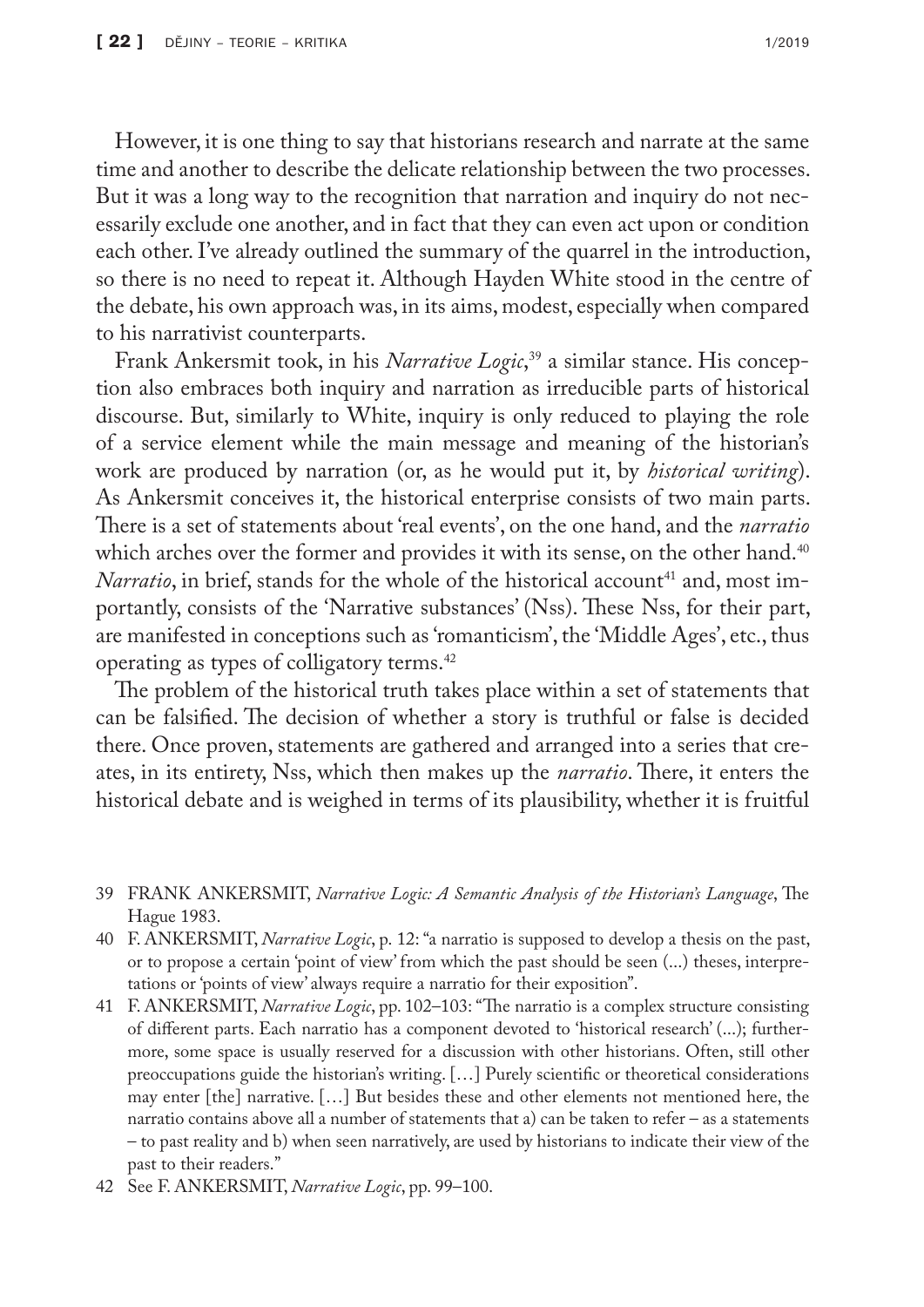or not, and so forth.43 The Nss of a *narratio* are supposed to be the main outcome of the historian's work, its meaningful result and the source of its sense, narrative substances being the final thesis or interpretation of the past that functions "as the embodiment of the content or cognitive core of historical narratios."44 The inquiry, reduced to operating the set of statements, is thus once again discarded from any participation in creating the sense of the overall narration. "Apparently, the cognitive force of (...) Nss outweighs by far that of statements on actions and characteristics of individual persons. Those statements are merely the material for real historical knowledge and not historical knowledge itself."45 Discarding the epistemological from giving sense to the *narratio* makes historical meaning once again an exclusive product of narration, the intra-textual once more gaining the upper hand over inquiry, which is reduced to only an auxiliary component.<sup>46</sup>

One of the most decisive attempts to shake off the burden of inquiry is Hans Kellner's *Language and Historical Representation*. 47 The common ground for Kellner and the two aforementioned authors is that history is not just a means of communication that transmits information on the past, the language of which should be transparent, neutral, auxiliary. It is only in a 'straightforward reading', as Kellner puts it, where history appears as such. But in a *crooked reading*, in a reading 'against the hair' of the historical works, the discourse reveals its linguistic nature and its literary and rhetorical sources.

Yet while inquiry plays only an auxiliary role in the historical discourse, but nevertheless always remains an irreducible element for White and Ankersmit, Kellner perceives it as just a part of the historical rhetoric – and thus subsumes it entirely under linguistic tools. The traits of a historian's text, such as the sem-

- 43 F. ANKERSMIT, *Narrative Logic*, pp. 241–242.
- 44 F. ANKERSMIT, *Narrative Logic*, pp. 99–100.
- 45 F. ANKERSMIT, *Narrative Logic*, p. 168.
- 46 It could be objected here that Nss actually belong to the realm of inquiry, as they obviously correlate with the aforementioned "work of conceptualization" (see note 10). However, this does not apply to the thinking of Ankersmit, for whom assembling statements about real events into Nss is clearly an act of narrative logic. Also, *narratios* cannot and should not be grouped with their purely literary counterparts (stories, fables etc.), even though they are often referred to as *metaphor*. Nonetheless, the fact that they create a logic of their own, independent from that at work at the level of inquiry, and that they are, for their part, responsible for the main cognitive outcome of the historical writing creates a clear distinction and a hierarchy between the phase of research and that of writing.
- 47 HANS KELLNER, *Language and Historical Representation: Getting the Story Crooked*, Madison 1989.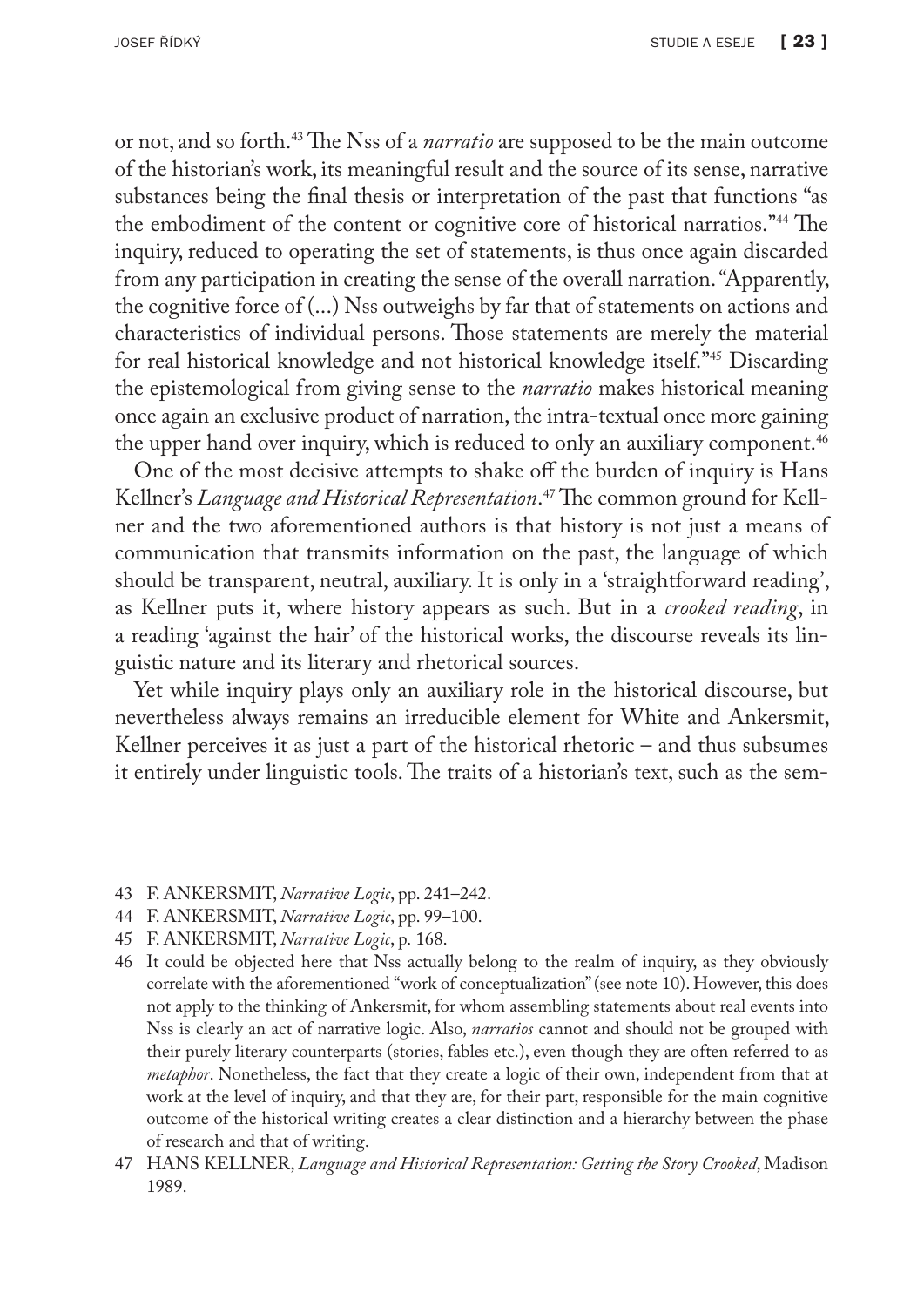blance of the past's continuity, of a beginning and end to events,<sup>48</sup> briefly, "the processes of rhetorical judgements, choices of tone, categorizations, decorum, definition of events, selection of textual boundaries" are all mere linguistic choices, "entirely answerable to rules and constraints that have been conventionally studied through literary texts."49 In this view, every rhetorical tool employed in historiographical writing is a work of fiction and every figuration only refers to its figurative nature. But if every account put into the form of language is fiction, then everything is fiction. Paul Ricoeur calls this a 'perverted tropology',<sup>50</sup> because such an approach removes any criteria that could possibly distinguish between different discourses or hermeneutics, either fictional or veridical. In such a perspective, any attempt to forge a specific hermeneutics of history or to delimit historiography as a specific discourse is futile, everything being interchangeable. The only question that remains is why historians keep on struggling with records and sources and why they insist so obstinately on the fact that their texts strive to represent reality of the past. But these questions cannot be answered within Kellner's narrative determinism.

It is hard to imagine where further narrativism could possibly go; with the explanatory strategies of historical discourse strictly assimilated to rhetoric itself, the case of inquiry is resolutely dismissed. However, few authors, all professional historians, tried to integrate inquiry in its full strength *within* narrative without subjecting it to the rules of tropology. In their view, the inquiry and the narration have an equal role in the creation of historical discourse and in the creation of its meaning. I've already mentioned Roger Chartier in the introduction, and here I want to go through another two attempts to reconcile narration and inquiry before I finally approach Ricoeur's work.

The first work in this line of thinking is *Poetics of the New History* by Philippe Carrard.51 This book addresses the language of the so-called New History, a movement that took place among French historians roughly between the Second World War and the late 1980s and that is associated with the *Annales* re-

- 49 H. KELLNER, *Language and Historical Representation*, pp. 329–330.
- 50 PAUL RICOEUR, *Philosophies critiques de l'histoire: recherche, explication, écriture*, Philosophical problems today 1/1994, pp. 139–201.
- 51 In this article, I work with the second, French edition of the book. PHILIPPE CARRARD, *Poétique de la Nouvelle Histoire: Le discours historique en France de Braudel à Chartier*, Lausanne 19982 (19921).

<sup>48</sup> Kellner is obviously coping with the same issues that haunted White as well as A. C. Danto or Droysen. For Danto, compare note 24. As for Droysen, see commentary from HANS RO-BERT JAUSS, *L'usage de la fiction en histoire*, Le débat 54/1989, mars–avril, pp. 89–113.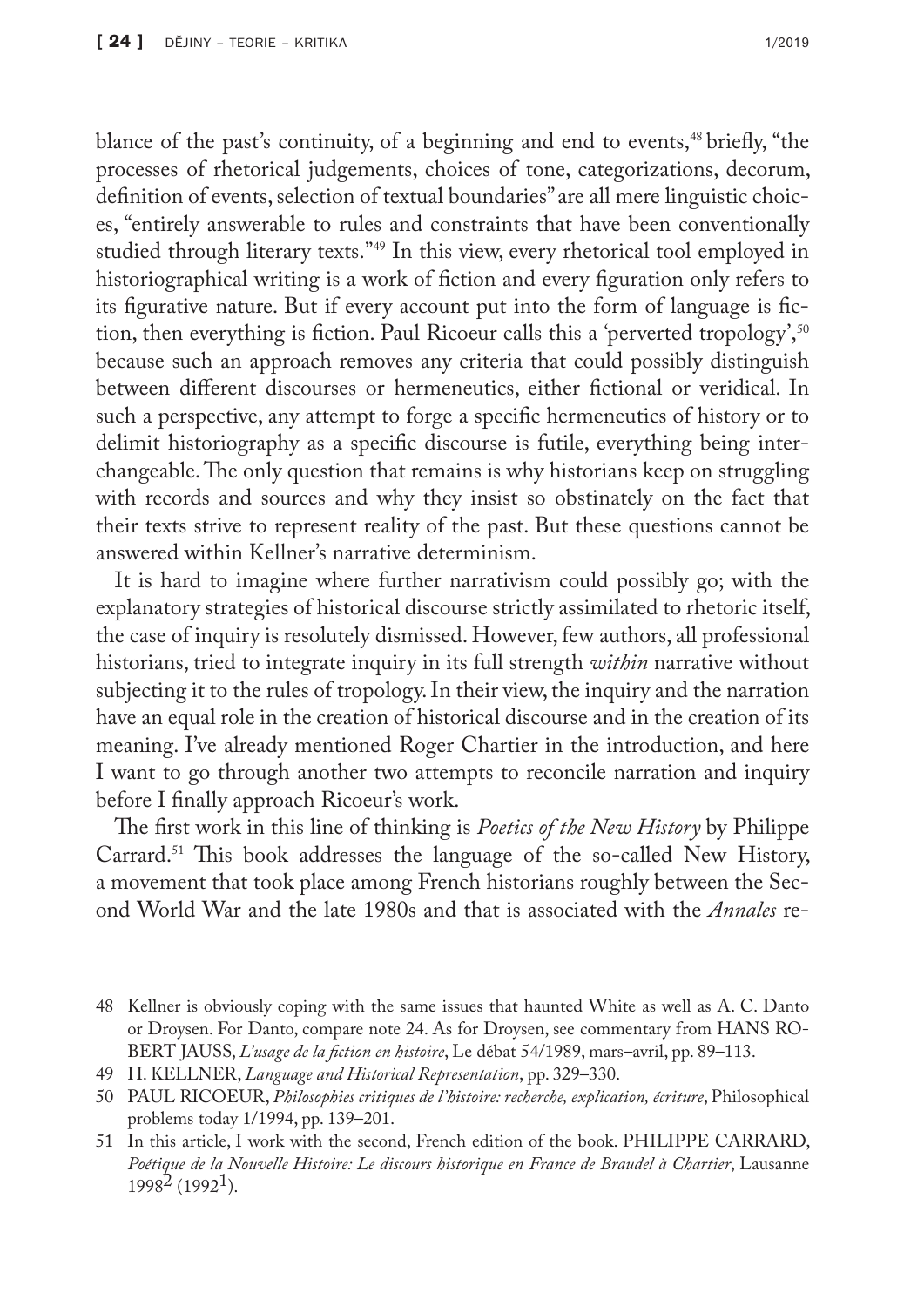vue.52 To put it simply, this historical school was renowned in its time for its efforts to get rid of anything that would resemble narration and to avoid all narrative strategies and techniques, attempting thus to achieve a fully scientific writing.53 Hence, the presupposition of the 'Annalists' was completely opposite to the narrativist approach. It follows, then, that Carrad's point of departure is slightly different from that of post-structuralist theorists, because instead of searching for a tropological order of historical discourse (or of defining its overall narrative nature), the author attempts to prove that even a historical genre that proclaims itself completely non-narrative has to resort to narrative strategies.

Carrard's definition of narration is somewhat reductive. For him, any temporal sequence of succession constitutes a narration, or rather a narrative, or at least its germ: "[A given] text, to be considered a narration, must include at least two units distributed along the temporal axis, though (…) the first of these units can remain implicit."54 This conception is a bit problematic, because such a succession makes a historical story indistinguishable from a mere chronicle or from a set of annals and effaces any difference between a temporal succession and a meaningful story.55 In spite of this argument, Carrad's reading is still useful, as it clearly demonstrates that even the most scientific history (or history that claims to be centred only on the inquiry) still has to resort to literary techniques (besides narration, Carrard also addresses how the 'new historians' employ utterances, addressing, and stylistics, and even how charts and tables narrate in their own way).

Using the example of the least narrative, most descriptive works, the author points out how much these accounts rely on narrative strategies. Even the slowest cycles of history are demonstrations of time and change, and they thus narrate, because they connect two different states of past events, one initial and one resulting. But some historical works limit themselves to only giving a description of an era, or to giving an account of a certain state of things. Even there, Carrard argues, a historian implicitly narrates, as every state of things presupposes a state that was before and a state that follows.<sup>56</sup> Otherwise, there would be no need to give such an account. The reason for a historian to depict a certain state of things

53 Compare to P. RICOEUR, *Time and Narration*, pp. 96–111.

56 P. CARRARD, *Poétique de la Nouvelle Histoire*, pp. 53–54.

<sup>52</sup> P. CARRARD, *Poétique de la Nouvelle Histoire*, pp. 5–11.

<sup>54</sup> P. CARRARD, *Poétique de la Nouvelle Histoire*, p. 45.

<sup>55</sup> As for the meaningfulness of a story, compare with what Ricoeur has to say about the topic – P. RICOEUR, *Time and Narration*, pp. 31–51, 132–149, 155–161.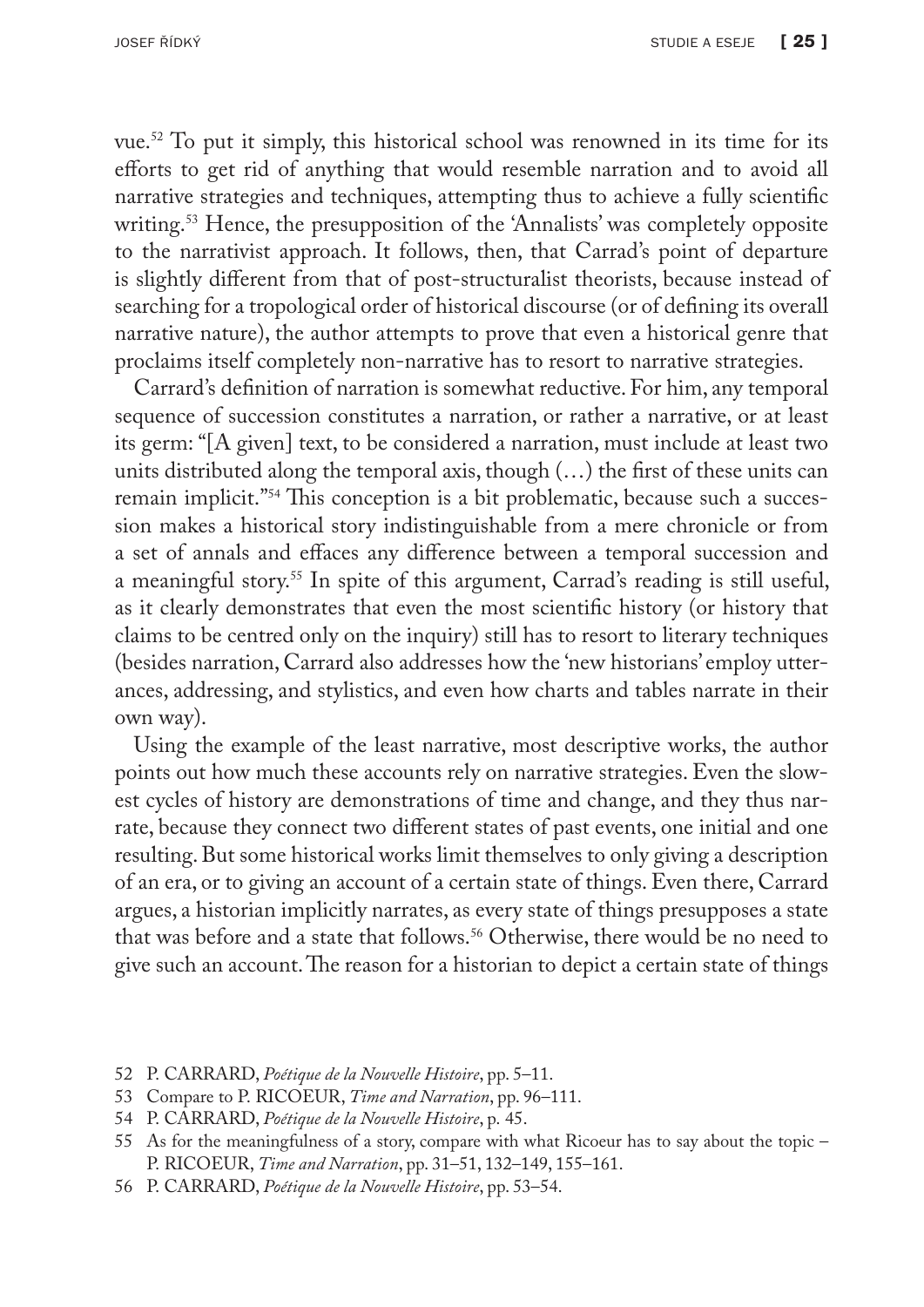is, in the first instance, to show its *otherness*, to show how it differs from now and from before. If a historical work, even the most descriptive one, failed to deliver this hidden aspect, it would cease to be a historical work at all.

A similar rule applies for histories of *longue durée*, describing lengthy changes of structures and their interchanges. Because in human language it is impossible to show these processes simultaneously, as they are supposed to have happened, a historian is always forced to describe them as developing in time, as a temporal succession. In this perspective, they always belong to the realm of narration.<sup>57</sup> In fact, what narrates here is the 'explication' itself, because to describe an era or to recount the grand cycles and structures of the past are operations that belong among the techniques of inquiry. It turns out, then, that there is a narrative germ even within the non-narrative sources of history.

While Carrard's definition of narrative can be objected, his aim to show that historical discourse has to employ both scientific procedures and literary strategies was, I would say, successful. No historical work can entirely rely on tables, non-narrative descriptions or causal explanations, just as no historical work worth its name can do without inquiry.<sup>58</sup> Carrard's book is a clear illustration of the restitution of inquiry in historical discourse, while attempting to maintain the full force of narrative in history. Nonetheless, the latter seems to serve as a mere operator of the former, as it is not evident whether narration itself can also serve as a kind of an explanatory power, like White's plots. Both constituents of the historical discourse thus seem only juxtaposed here, rather then logically interwoven.

The second example of the reconciliatory approach is Ivan Jablonka's *L'Histoire est une littérature contemporaine*. The book itself is meant as a methodological pendant of another work of Jablonka's,<sup>59</sup> a historical study on the life of his grandparents. 60 As the author admits, when it comes to writing, the obligation to choose between art (or literature) and history has always been perplexing to him. This is why he decided to understand, at the same time, what distinguishes both genres and what makes them alike. As he is far from subordinating one type of writing to another, he seeks qualities they share and how it is possible that, throughout history, one could substitute for the other.

<sup>57</sup> P. CARRARD, *Poétique de la Nouvelle Histoire*, p. 65.

<sup>58</sup> P. CARRARD, *Poétique de la Nouvelle Histoire*, pp. 208–211.

<sup>59</sup> IVAN JABLONKA, *L'Hisotire des grands-parents que je n'ai pas eus*, Paris 2013.

<sup>60</sup> IVAN JABLONKA, *L'Histoire est une littérature contemporaine. Manifeste pour les sciences sociales*, Paris 2014, p. 18.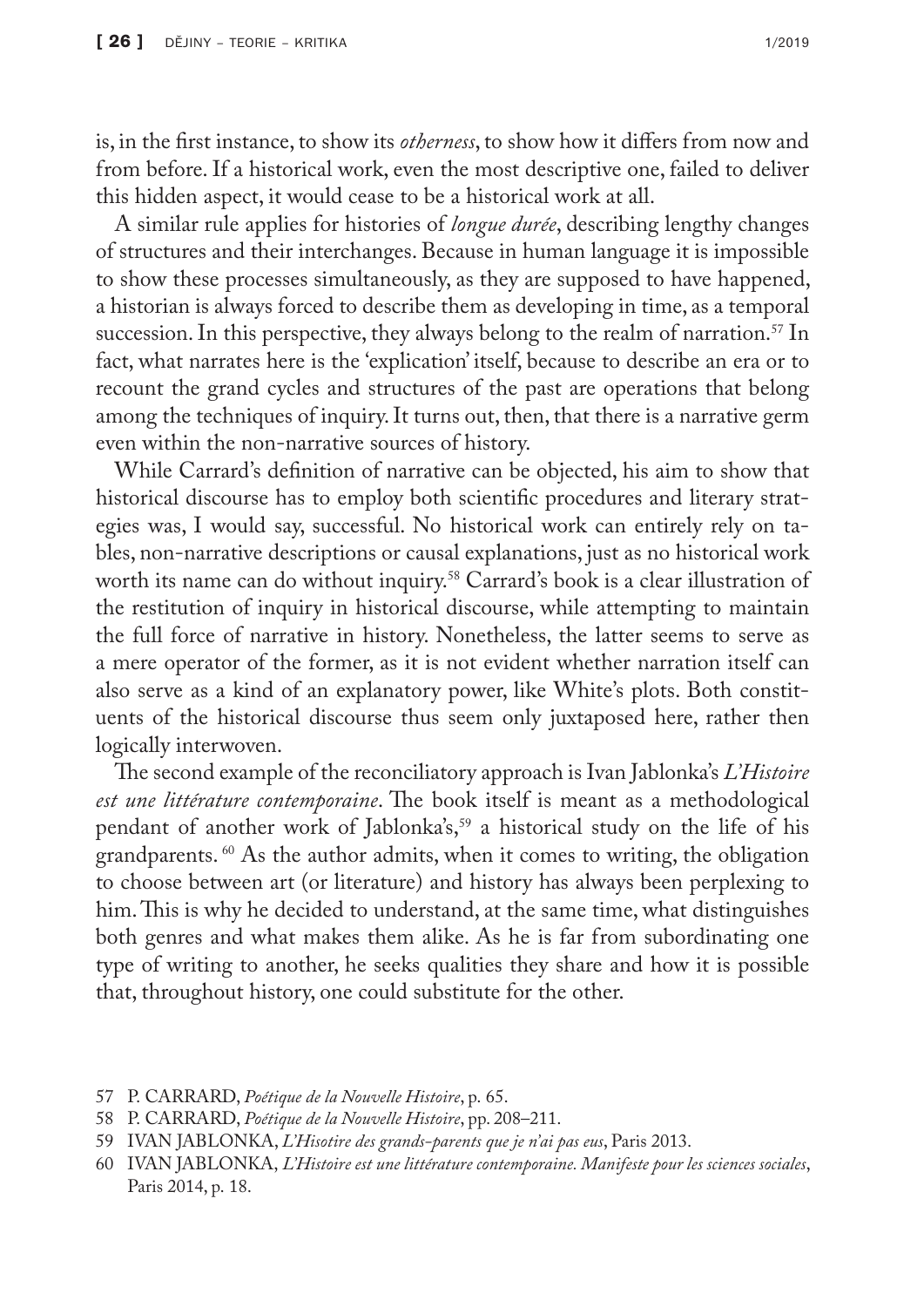Jablonka points out that many times in the past, history in all its variations and shapes (thus, historiography *avant la lettre*) was considered as a literary genre or a rhetorical tool, sometimes completely subjugated to rhetoric or belles-lettres. Likewise, historical, realist, or naturalist novels often replaced or substituted for history. Jablonka finds this interchangeability of literature and history significant. When one genre disappeared or was marginalized, the other took its place to satisfy the thirst for a certain kind of knowledge: the thirst for the truth. And the truth, veracity, imposes its own rules on whichever discourse that tries to tackle it. See the example of the 19<sup>th</sup> century novel: authors such as Scott, Balzac, Zola, and others undertook serious studies, visited archives, and lived among the people they attempted to portray; in other words, they did almost exactly what we associate today with historical or ethnographical inquiry.<sup>61</sup>

The difference, then, is in fact the intention beneath the writing, leading novelists to write in one way and historians to write in another. The latter resort to fictional or literary strategies only to better grasp the real nature of the world. These strategies are, for example, an estrangement, a distance towards the topic, the usage of concepts and generalizations, a struggle for plausibility, etc. The author calls these techniques 'methodical fictions'. As Jablonka puts it: "How should we then distinguish between 'the novelistic fiction' and 'the methodical fictions'? The main difference lies in the way we make use of them, as there are no purely 'literary fictions' or 'socially-scientific fictions', but rather fictions more or less captured by historical reasoning, employed for the search for truth."62

This statement is, in fact, not far from that of Kellner, according to whom all historical procedures are just rhetorical and thus fictive. Jablonka states something very similar, but from the opposite standpoint: for him, fiction has the ability to enrich our perception of the real world, of the actual past, and widen our horizons. It is because history and fictional writing share the power to suggest and summon up the past. The important point for us is this interconnection of literature and history, or rather their mutual folding and overlaying, where both genres become alike while preserving their own identities. Jablonka does not seek to define precisely what fiction or reality is, his aim being only to encourage certain approach towards the writing of history. And we cannot really blame him for this, as his book is called a *manifesto*. But if we are looking for a more rigorous explanation of the relation of narration and inquiry in historical discourse, we must approach the work of Paul Ricoeur.

<sup>61</sup> I. JABLONKA, *L'Histoire est une littérature contemporaine*, pp. 65–83 *et passim*.

<sup>62</sup> I. JABLONKA, *L'Histoire est une littérature contemporaine*, pp. 210–211.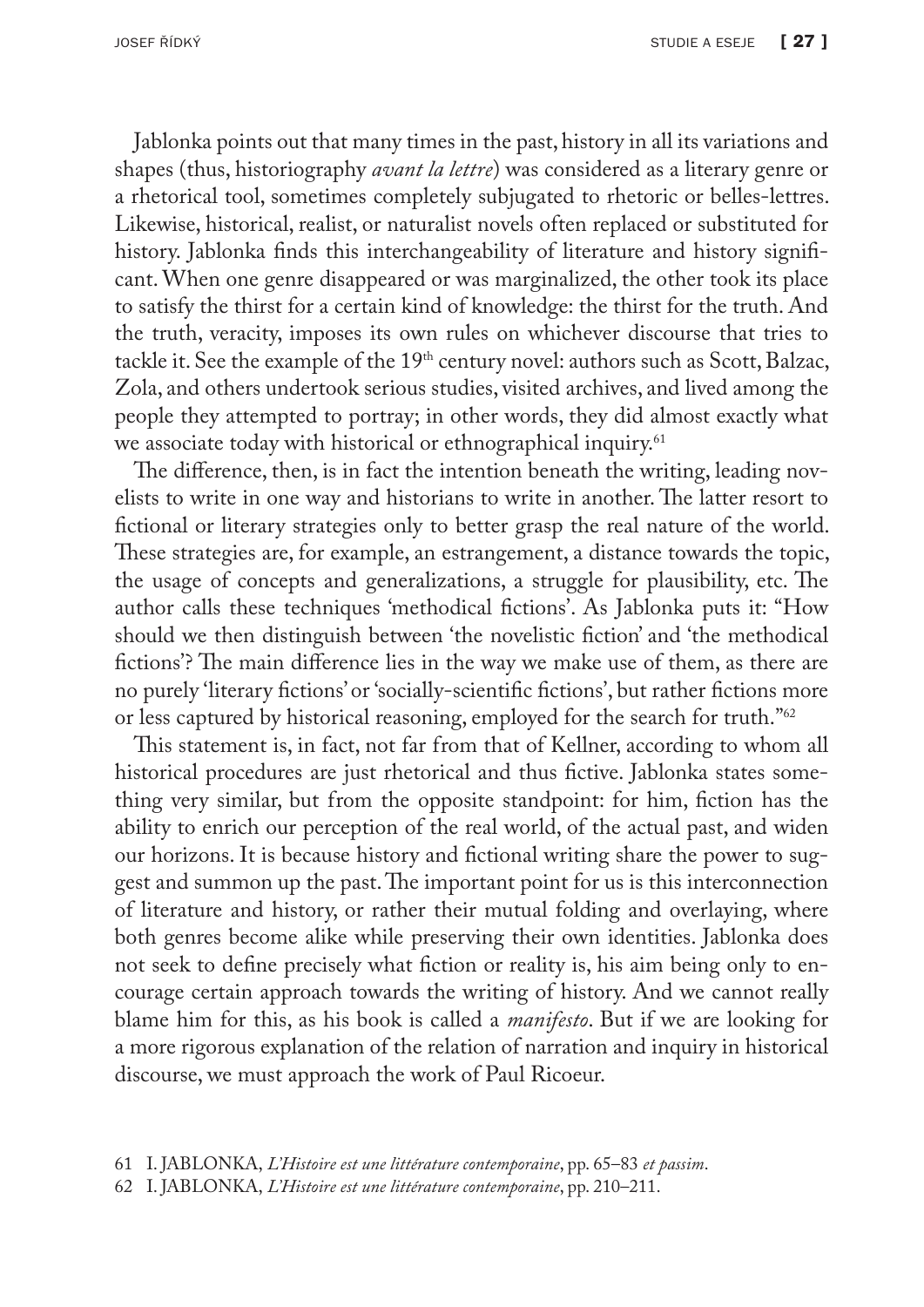### **Paul Ricoeur and the 'True Narrative'**

In the last passage of this article, I want to discuss Ricoeur's conception of narration in history, especially how it was introduced in his *Time and Narration*. Even though the trilogy is almost forty years old and is not the latest contribution to the discussion, I am deeply convinced that his work offers answers to some of the constantly recurring paradoxes and dilemmas, and also that what the trilogy proposes has not yet been fully appreciated.<sup>63</sup>

The main distinguishing feature of Ricoeur's approach lies in the fact that from the very beginning, he insists on the irreducibility and irreplaceability of both inquiry and narration within the historical discourse. In his view, critical research and the methodical approach cannot just be subordinated to the rules of narrativity, as was the case for narrativists, nor can historical storytelling be dismissed as a mere decoration of an otherwise transparent scientific account, as it might have been declared among the *Annales* historians. The fact that the discourse on history consists of both elements is precisely what defines it as a historical discourse. However, unlike Jablonka or Carrard (or, in this context, Chartier), Ricoeur, in his defense of the coexistence of both inquiry and narration, also sought for the ontological reasons of this particular constellation.

First of all, Ricoeur claims that history, in its nature, is a particular genre of narrative in general. But in his view, narratives are not just pure rhetorical fiction, but are also able to refer to something (or to denote something). In fact, their reference is *time*. Therefore, history is a narration, because it communicates the experience of time: "time becomes human to the extent that it is articulated through a narrative mode, and narrative attains its full meaning when it becomes a condition of temporal existence."64 The ability to convey temporal experience is

63 My conviction is based on several factors. First of all, Ricoeur is often classed among narrativists, or at least language determinists, which is not quite correct. See for example the aforementioned J.-M. SCHAEFFER, *Langue, récit, vérité et fiction*, pp. 221–236, who classifies Ricoeur as a 'meliorative fictionalist', which means that, in a centuries old romantic dream, he tries to enhance the status of history by assimilating the historical discourse to the fictional, seemingly following the logic that fiction can better grasp the reality than historiography can. As I will show, this is as far from reality as it can be, as Ricoeur never subordinated inquiry to fiction. Other authors dismiss Ricoeur's contribution to the narrativist debate by claiming that his thought is way too focused on the issues of representing the time etc., and hence has little to say on the quarrel between inquiry and narration. See, for example JOUNI-MATTI KUUKKANEN, *Postnarrativist Philosophy of Historiography*, Houndmills 2015.

<sup>64</sup> P. RICOEUR, *Time and Narration*, p. 52.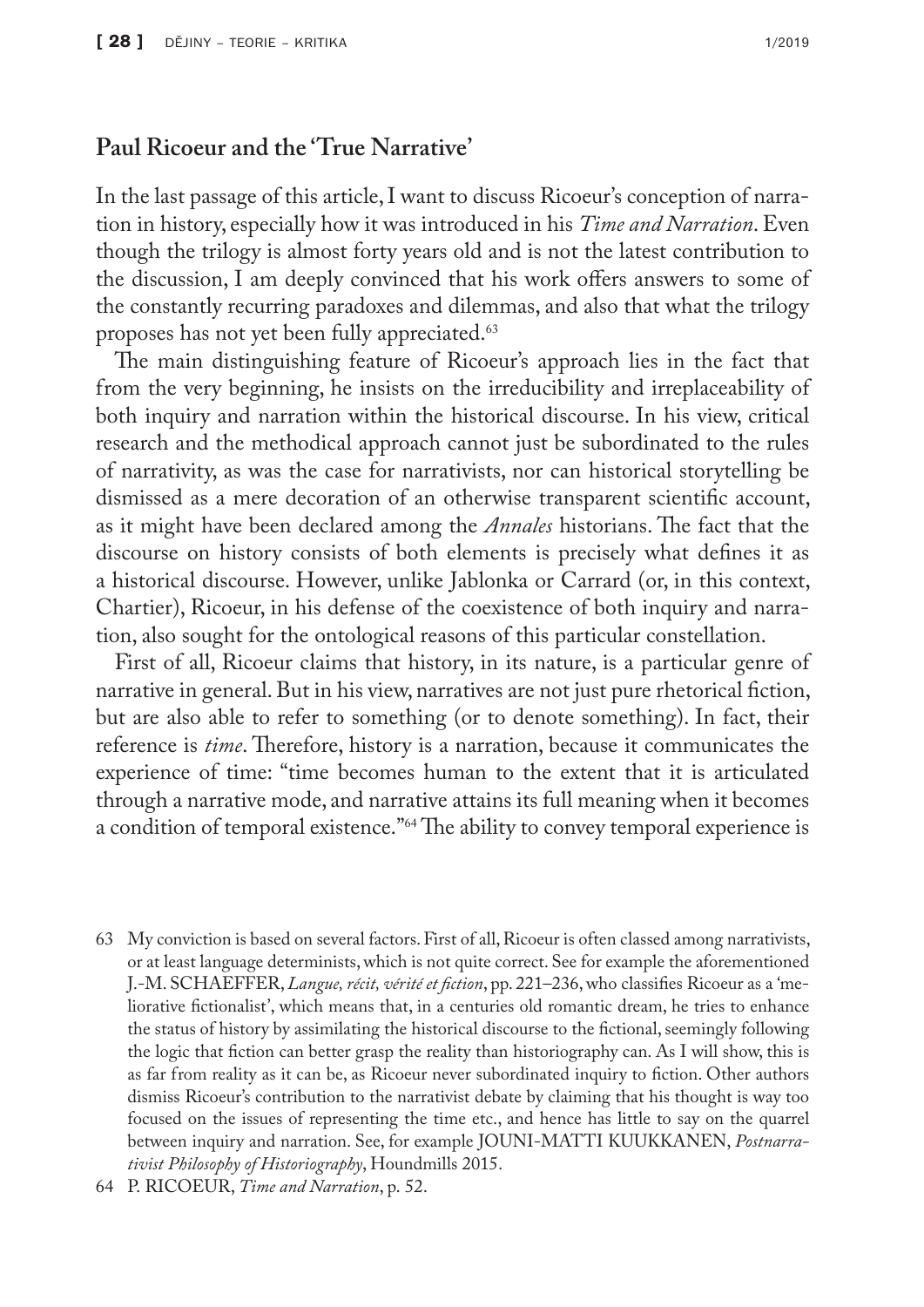common to fiction and history, but what makes historical narration particularly specific is the nature of the time it indicates – historical time. Historical time is, in Ricoeur's conception, *a third time*, which mediates between the 'lived-time', individual and psychological time, on the one hand, and astronomical time, or the time of nature, impersonal time, on the other. This third time allows an individual to inscribe human events onto the enormous background of astronomical time; human time thus becomes measurable and commensurable, because one can trace the events of his or her life on a temporal axis of linear time and is allowed both to orient and to mark him- or herself in the immensity of inhuman time. In these gestures, we can easily recognize the characteristics of the institution of the calendar. A calendar measures time in accordance with the course of the astral bodies and enables humans to divide their time into days, months, and years. This division of time, which is based on the natural and, by definition, inhuman phenomena, merges with the needs of human societies, allowing them to project their activities in time, to hold festivities, rites, and to determine the exact dates of the foundational events upon which every society is based. A calendar is a manifestation of this merger, of this encounter of the natural and the (human) phenomenal time, which creates something new and different from both times: the third time.<sup>65</sup>

The logic of a calendar can also be found in the term of a *trace*.<sup>66</sup> A trace is the pivot of the historian's work – activities such as research, inquiry, elaboration of methods, exploration of archives, etc. refer to one basic operation: that of following traces. In a trace, cosmic and human time meet in a very specific way. Not only does a trace mediate between the two times, but it also merges causality with significance, and the present with the past.

A trace is always something that remains, something that endures until the present, thus something present (and in the present). The trace is always a vestige of something else; it is a material remnant (a monument, a ruin, bones, inscriptions, documents) that preserves, in itself, the past, conserves it, and communicates it. Nevertheless, to understand a trace, two operations must be undertaken: firstly, we must follow its physical origin and track the causal series of events that have led to the origin of the trace – to the passage that left it there. However, (human) traces have not only causes, but also reasons: they were made with an intention (or unintentionally, but as the result of a human action) and, at the time of their emergence, they were surrounded by a context or a set of cultural

<sup>66</sup> P. RICOEUR, *Time and Narration*, vol. 3, pp. 105–109; 181–184.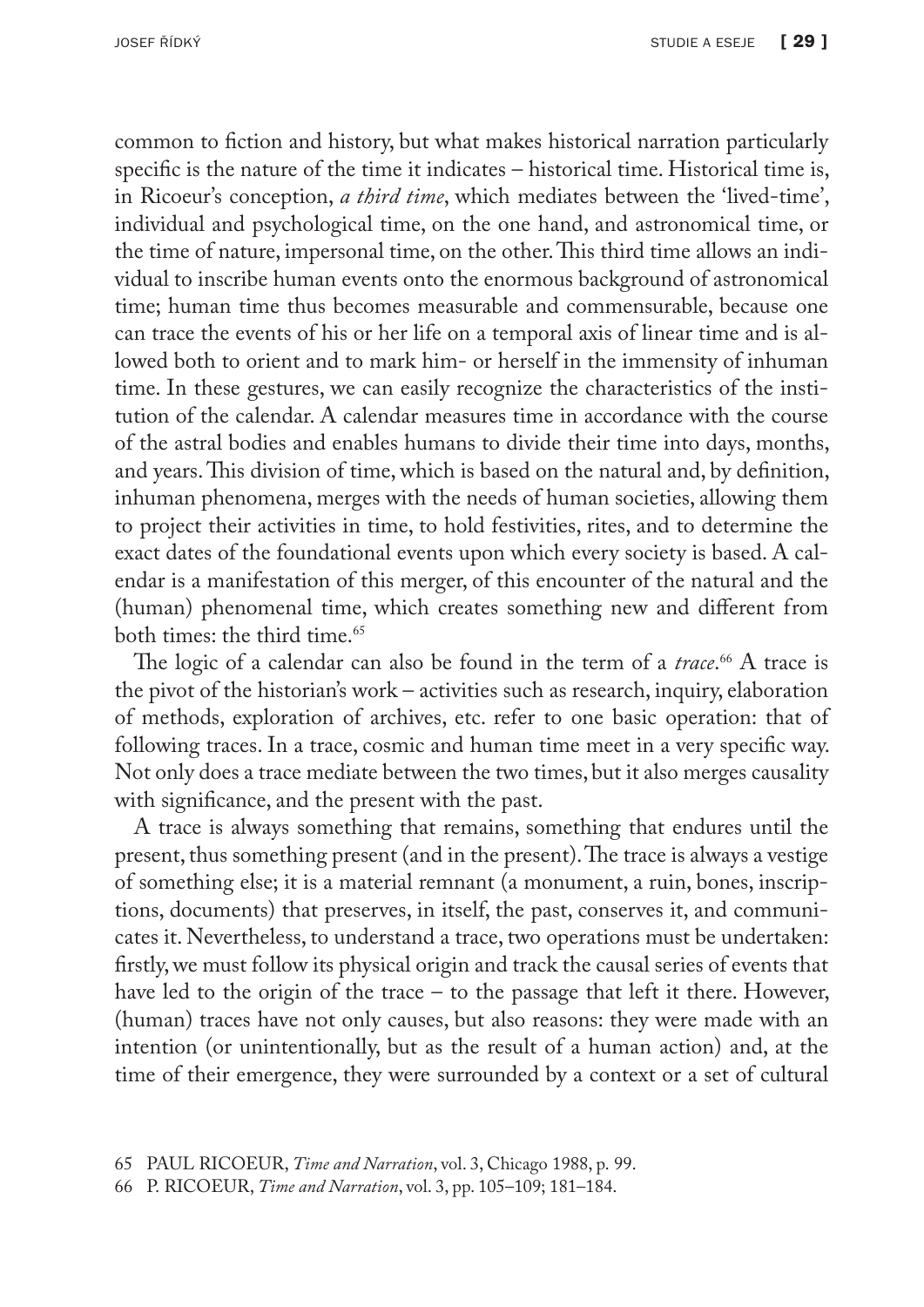values in which they happened (and to which they testify). "The trace belongs to two types of logic: it is both an effect which refers to its cause and a sign referring to a meaning. […] It follows that the trace interweaves two modes of thinking. As a mark, it relates to the notion of date, whilst as an immaterial sign, it refers to the absent world of which it is the vestige, the remainder."67

The temporal structure of the third time, interweaving both natural and human time, is thus not only a distinctive characteristic of historical work, but it also has grave epistemological consequences. Its binary nature translates into a calendar or a trace, which invites it to be, for its own part, causally explained as well as understood as a sign. And while the tool of explanation is inquiry, we understand through narration – because what is to be understood is the human experience of the time past, and the narrative is the medium of understanding human actions. *The double nature of historical discourse – the fact that it comprises both inquiry and narration – thus finds its cause in the temporal source of history, in the structure of the historical third time.*

After this digression, we can finally approach historical narration itself. According to Ricoeur, the double nature of history is manifested in the triad of quasi-plot, quasi-character, and quasi-event.<sup>68</sup> These terms refer to their origins in the realm of narration (see their names: plot, character, event) and point to the fact that history is the telling of stories – even the most anti-narrative history, such as the French structuralist one. Thanks to the plot, we are able to observe how intentions, conditions, causes, chances, motivations, and consequences intertwine and create a significant continuity. The term of character allows us to ask the question of, 'To whom did all of this happen?', and the event refers to the 'what' of the story, to the subject or main topic of the historical narration; in other words, to what happened or what changes arose (e.g., the decline of the Mediterranean, the institution of certain religious practices, etc.).

But as history is not only a narration, but also an inquiry (because, otherwise, it could handle neither the causal nature of traces nor communicate the time of the nature), the prefix 'quasi-' had to be added to all three terms. 'Quasi' indicates that we are not operating with just a narration; historical narrative operates differently from fictional narrative. Historical (quasi-)plot contains not only the development of a story, but also its explanation; historical (quasi-)character can be enlarged to the size of social groups, entire nations, or even civilizations; and

<sup>67</sup> PAUL RICOEUR, *L'histoire commune des hommes. La question du sens de l'histoire*, Cahiers du Centre Protestant de l'Ouest 49–50/1983 [cyclostyled handout], p. 11.

<sup>68</sup> P. RICOEUR, *Time and Narration*, pp. 175–225.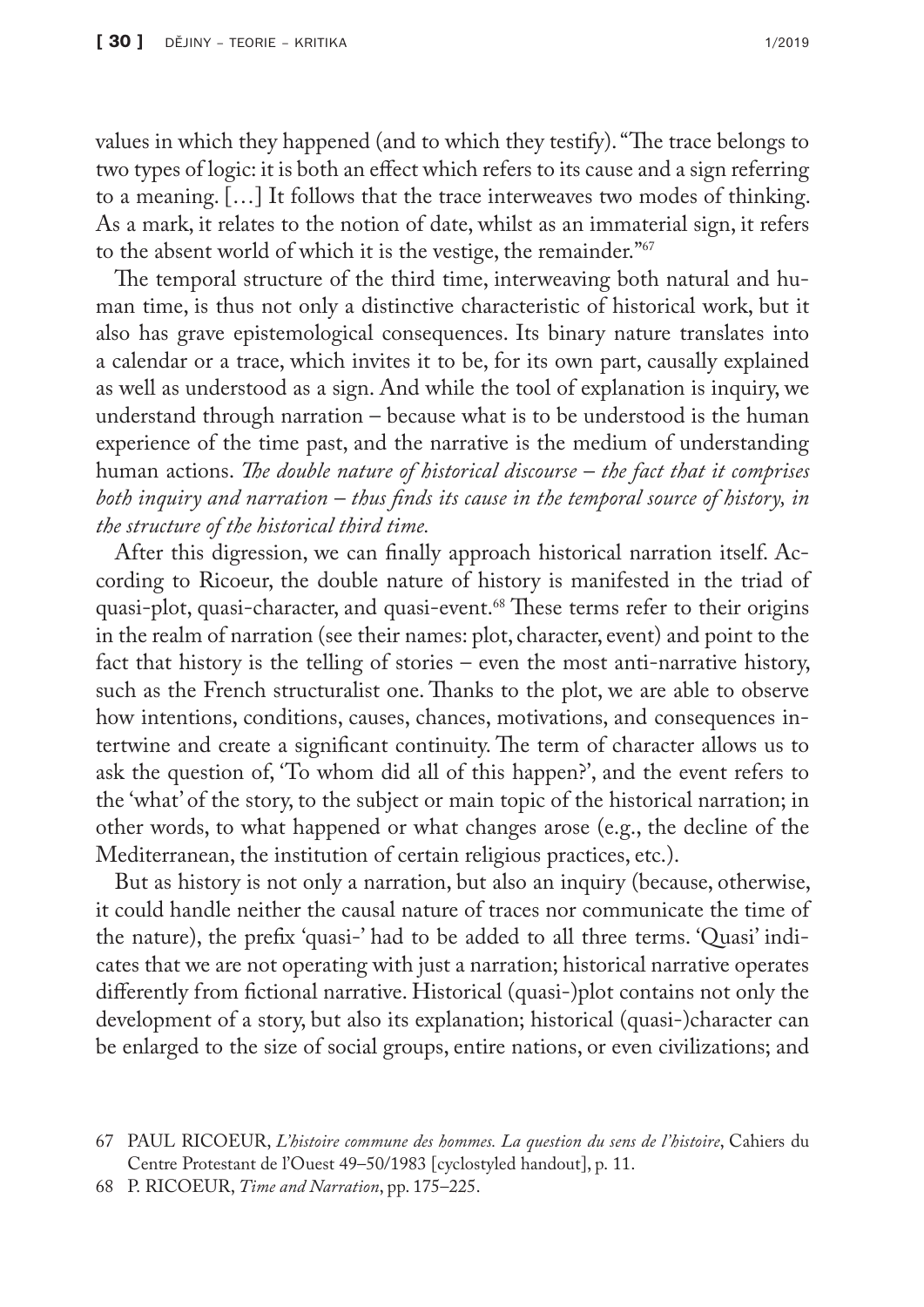a historical (quasi-)event can be as vast as an economic cycle or the life and death of a culture. History quasi-narrates, which means that it not only tells stories, but also explains them. And to be able to explain something, we have to undertake an inquiry.

For Ricoeur, thus, 'to narrate' is equal to 'to inquire', one implying another, both developing together, research being a condition of historical storytelling and narration enabling inquiry to acquire its form and comprehensibility.<sup>69</sup> With inquiry being part of narration and vice versa, $70$  we can conceive of formal argument (in White's terms) as a poetic act, but without subordinating historical discourse entirely to the logic of tropology. In the same vein, the literary dimension of history can be understood as its methodological part, as a kind of inquiry. In such a perspective, a historian's style can be criticized from epistemological positions (for example as obsolete or as based on out-dated conceptions of time, of progress, of nations, of eternal clashes, etc.) and his methodology can also be seen as a poetic instrument (grand structures of *longue durée* also offering a vision of the world, positivist enumerations representing an ironic standpoint, and the like).

The terms discussed are in fact parts of a broader system of 'the circle of mimesis' which aims to prove how historical narration is deeply integrated in its mimetic sources (or, in the human actions and their records, the traces), and also how the ultimate goal of historical writing is to make sense of the past, to offer its figuration. This sense can be, again, understood within the temporal categories of 'horizon of expectation' and 'space of experience', which Ricoeur borrows from Reinhart Koselleck.71 The role of quasi-narration is thus to mediate between the two, the temporal and the mimetic sources of history (the level of prefiguration, the mimesis<sub>1</sub>) and its refiguration (mimesis<sub>3</sub>), or the reconstruction of the past in the minds of readers. Hence, historiography in Ricoeur's conception not only interweaves narration with inquiry, but is also brought beyond the boundaries of

- 69 P. RICOEUR, *Time and Narration*, vol. 3, pp. 184–192.
- 70 In one of his articles preceding the publication of Time and Narration P. RICOEUR, *Récit fictif – récit historique*, pp. 251–271, suggests that inquiry and all of the methodological innovation that history has invented since its emergence are also innovations of historiographical narration. Research, the use of concepts and terms, ideological critiques, etc., can be thus understood as kinds of 'literary strategies', or rather as strategies of historical storytelling, which allow us to explain more and to understand better, and thus to grasp reality more effectively. This view is not far from what Hayden White calls for in his 'Burden of History.'
- 71 P. RICOEUR, *Time and Narration*, vol. 3, pp. 208–216; REINHART KOSELLECK, *Future*  Past: On the Semantics of Historical Time, New York 2004<sup>2</sup> (1979<sup>1</sup>)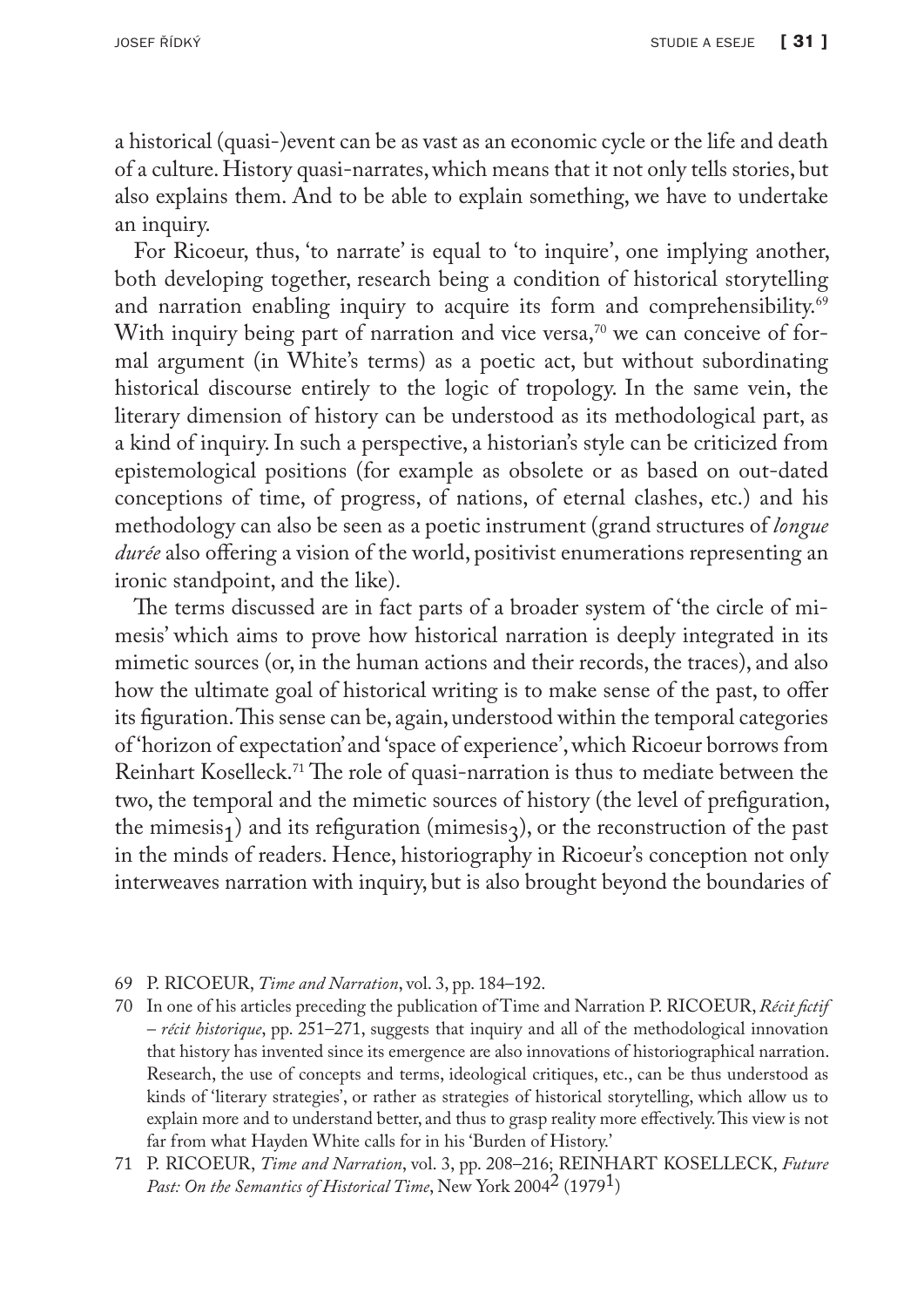text and becomes an extra-textual instrument that can even ignite ethical decisions and political actions on the part of its recipients. Thus, inquiry, instead of being left at the gates of the edifice of historical discourse, not only participates in creating the overall sense and meaning of historiographical works, but also develops our world-views and forms our identities.

### **Conclusion**

Although the social or ethical effects of history could be discussed at length,<sup>72</sup> my goal here was only to demonstrate what different kinds of relationship, according to various authors, both narration and inquiry can maintain within the historical discourse. In Hayden White's conception, inquiry is never allowed to play more than just an auxiliary role. For him, historical records (and the methodological apparatus, critical reasoning, and all that accompany them) only remain at the level of the chronicle, reserving the making of historical understanding to the tropological tetradic grid. In White's writings, it must be noted, inquiry oscillates between relative autonomy and subordination to the tropological logic, which often not only structures the outcome of historians' texts, but also prefigures our perception of historical records. As I hope to have proven, White's own use of his interpretive key somewhat collides with his more radically narrativist stances, as in *Metahistory* it is often the extra-textual, and not the governing tropes, that determines the choice of particular 'modes of understanding'.

For Frank Ankersmit, then, it is again the *narratio* that constitutes the overall sense, or as he puts it, the knowledge or the interpretation of the past, with inquiry reduced only to prove what statements on the real world are false or true. Hans Kellner, for his part, discarded inquiry entirely by placing it among the tools of rhetoric, thus claiming the inevitably fictitious nature of the historian's undertaking.

Philippe Carrard and Ivan Jablonka, for their parts, endeavor to maintain a balanced relationship between the two, showing that even inquiry plays an irreplaceable role in making sense of the past, as it reaches dimensions and layers that narration cannot.

<sup>72</sup> PAUL RICOEUR, *L'idéologie et l'utopie: deux expressions de l'imaginaire social*, Autres temps. Les cahiers du christianisme social 2/1984, pp. 53–64; IDEM, *L'identité narrative*, Esprit 1988, juillet–août, pp. 295–304.